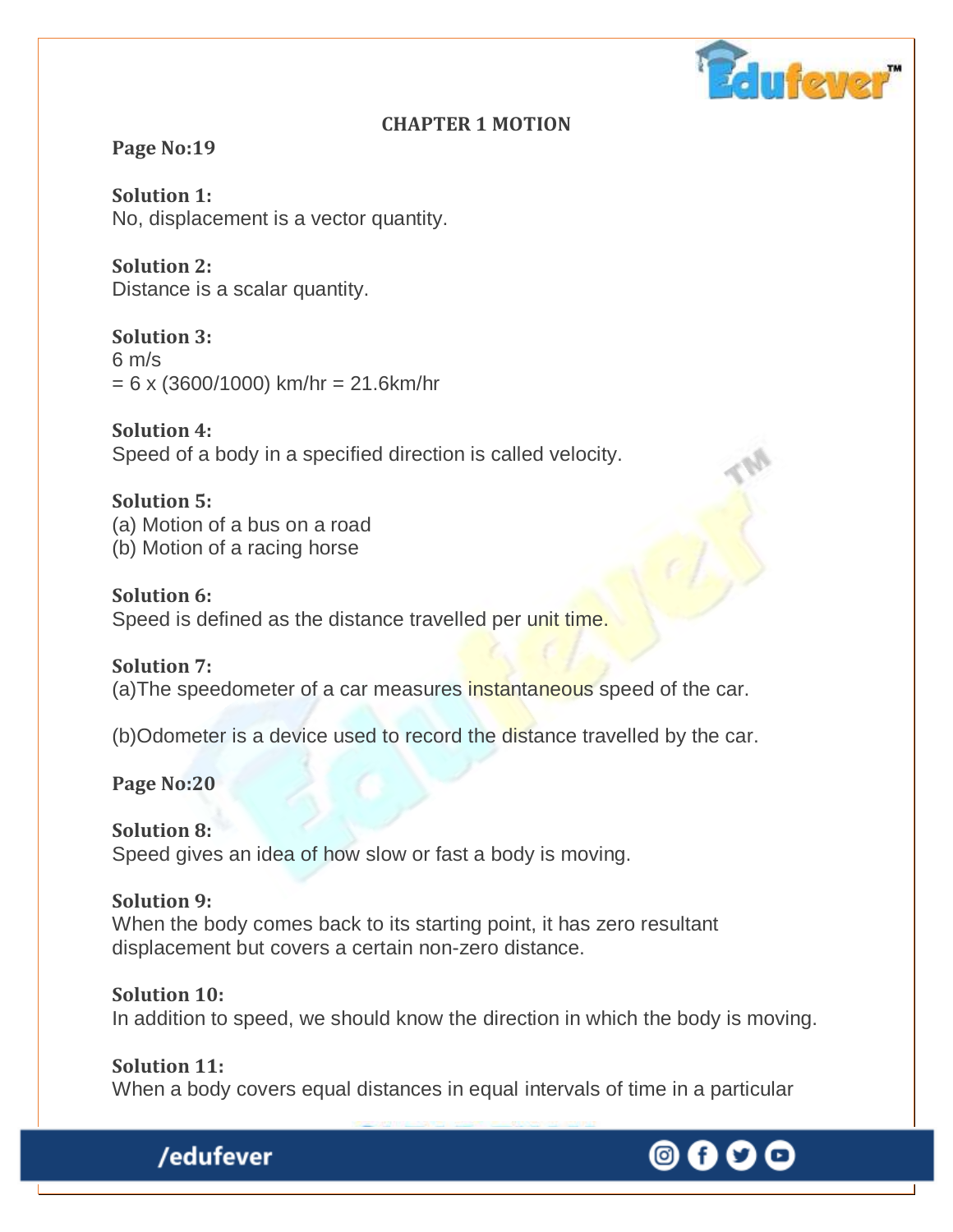

direction however small or big the time interval may be, the object is said to have uniform velocity.

#### **Solution 12:**

When the object moves in a single straight line, t he magnitude of average velocity equal to average speed.

#### **Solution 13:**

Average velocity of a moving body can be zero.

#### **Solution 14:**

Motion of a boy from his home to shop (in one direction) and back to home (in its reverse direction) is an example of a situation in which a body has a certain average speed but its average velocity is zero.

#### **Solution 16:** When a body is moving with uniform velocity, its acceleration is zero.

**Solution 16:** Negative acceleration is also called retardation.

#### **Solution 17:** (a) Speed (or Velocity) (b) Acceleration

**Solution 18:** Uniformly accelerated motion

**Solution 19:** S.I. unit of retardation is m/s<sup>2</sup>.

#### **Solution 20:**

- (a) vector, scalar
- (b) velocity
- (c) acceleration, second, velocity, 3m/s
- (d) displacement, m/s

/edufever

(e) velocity, m/s<sup>2</sup>

#### **Solution 21:**

A freely falling body has non-uniform motion because it covers smaller distances in the initial '1 second' intervals and larger distances in the later '1 second' intervals, i.e., it covers unequal distances in equal intervals of time.

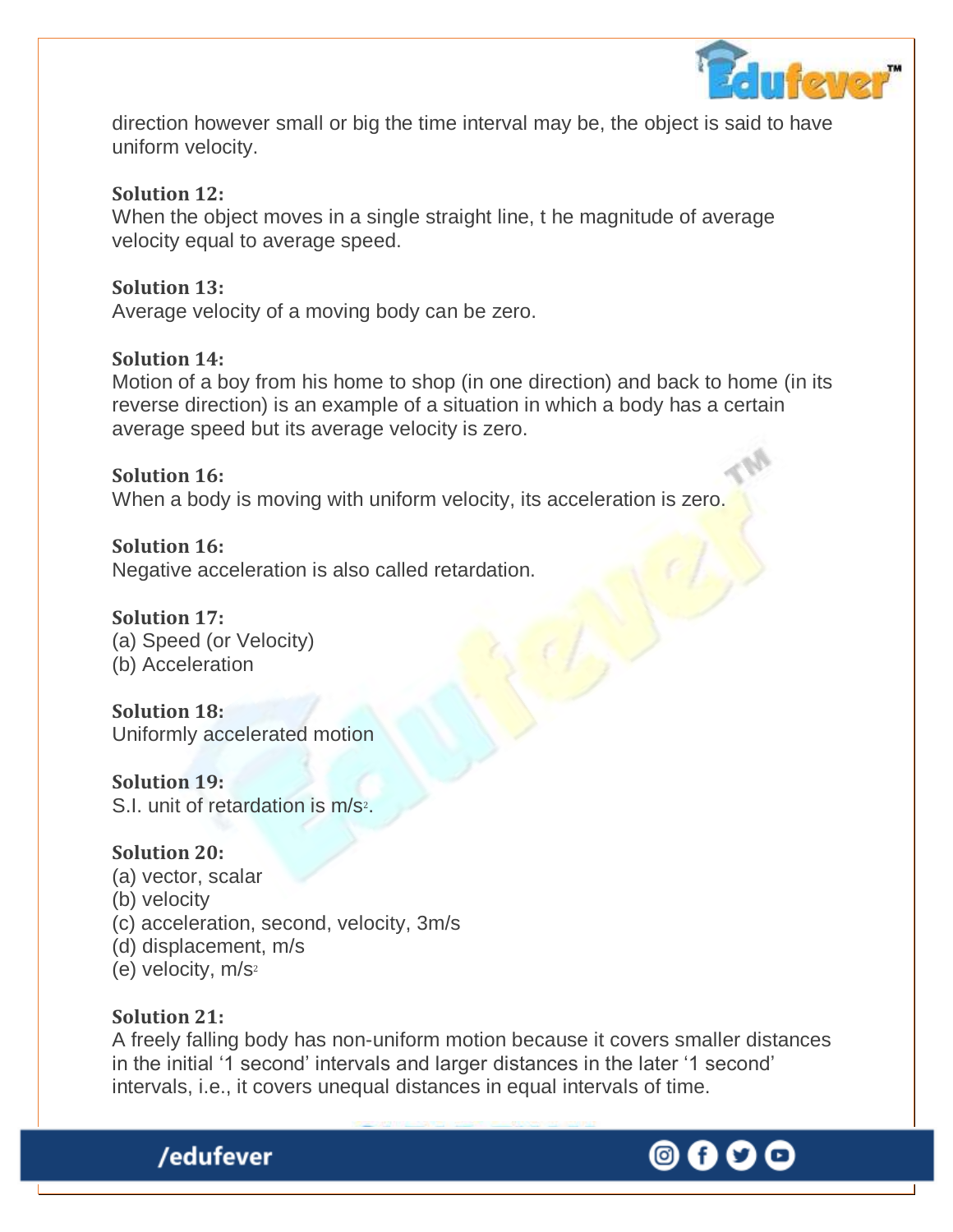

**2:**

Speed is a scalar quantity as it has magnitude only, it has no specified direction.

## **Solution 23:**

For bus X, Speed= Distance/Time Speed=360/5=72km/h For bus Y, Speed= Distance/Time Speed=476/7=68 km/h Speed of bus X is more than that of bus Y. Hence, bus X travels faster.

## **Solution 24:**

Speed of athelete  $= 10$  m/s Speed of bicycle =  $200 \text{ m/min} = 200/60 \text{ m/s} = 3.33 \text{ m/s}$ Speed of scooter = 30 km/h = 30000/3600 m/s = 8.33 m/s 3.33 m/s < 8.33 m/s < 10 m/s i.e. 200 m/min < 30 km/h < 10 m/s

## **Solution 25:**

(a)Acceleration=Final velocity - Initial velocity

Time taken

$$
a = \frac{v - u}{t}
$$
  
(b) u = 0 m/s  
v = 21 m/s

Time, 
$$
t = 1
$$
 min = 60 sec

 $a = \frac{v - u}{t}$  $a = \frac{21 - 0}{60}$ 

$$
a{=}\frac{21}{60}{=}\,0.35m/s^2
$$

**Solution 26:** (a) Acceleration

(b) Retardation

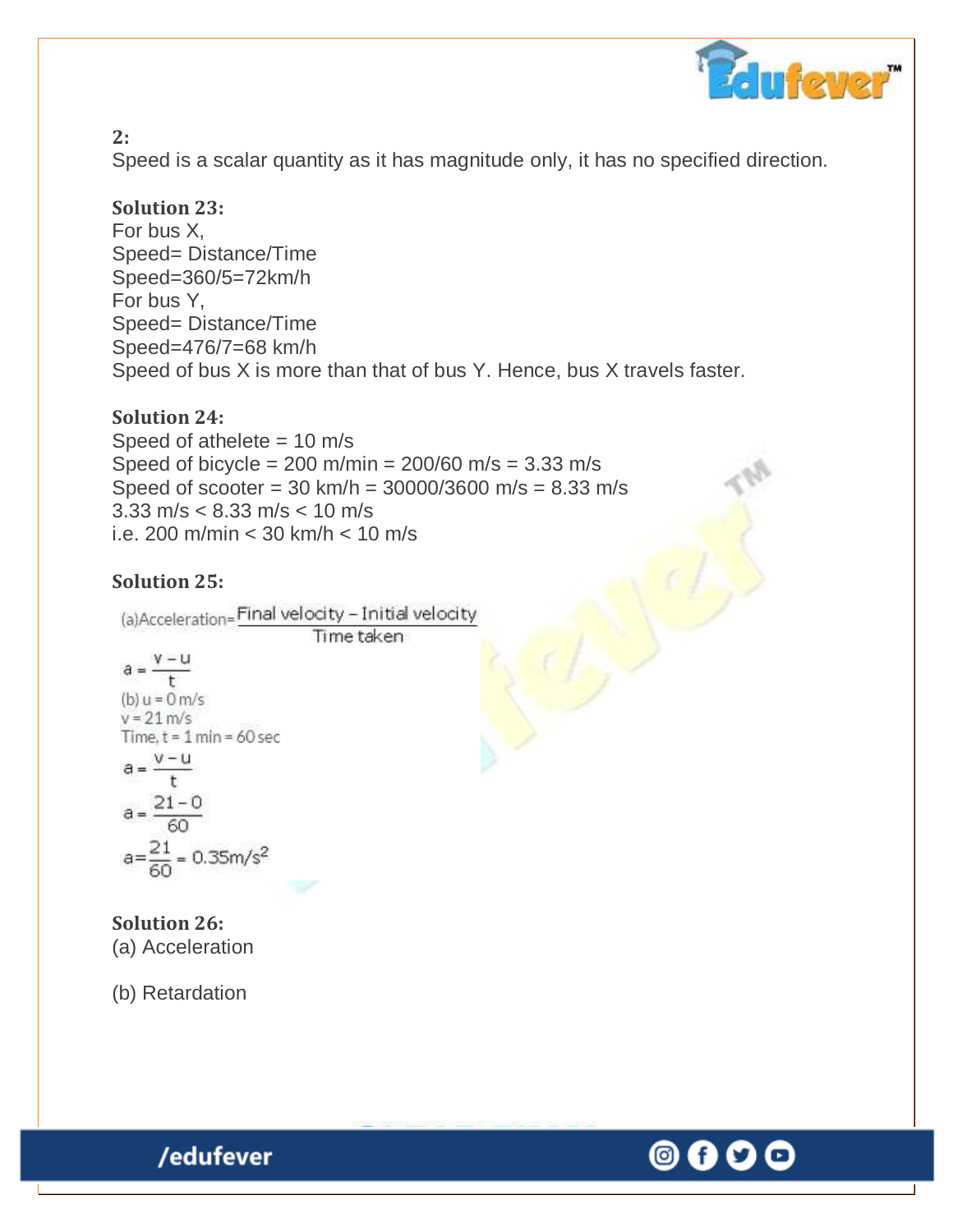

(c) f a body takes a round trip such that its final position is same as the starting position, then the displacement of the body is zero but the distance travelled is non-zero.

#### **Solution 27:**

Average speed = Total distance travelled/ Total time taken Total distance travelled =  $100m = 0.1$  km; Total time taken = 50 hr Average speed= 0.1/50=0.002km/h

**Page No:21** 

#### **Solution 28:**

Total distance=100m =0.1 km Total time taken=15 minutes= 15/60=0.25 hour Average speed = Total distance travelled/ Total time taken  $=0.1/0.25=0.4$ km/h

#### **Solution 29:** Total distance travelled =100m Total time taken  $= 9.83$  sec Average speed = Total distance travelled/ Total time taken  $=100/9.83 = 10.172$ m/s Averge speed in km/h: 10.172 x(3600/1000)=36.62 km/h

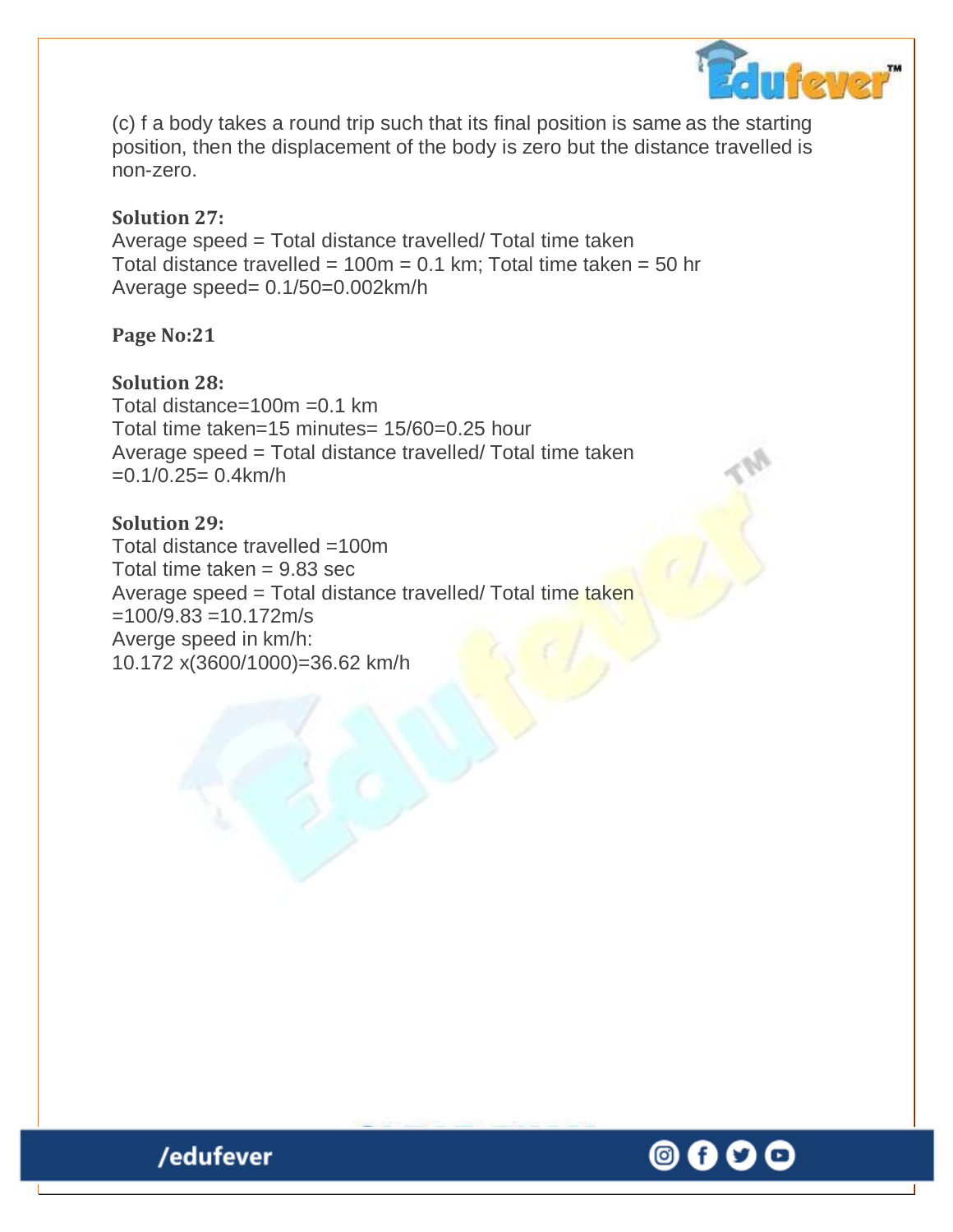

#### **Solution 30:**

Speed from A to B= 30km/h Let the distance from A to B be D.

Time taken to travel from A to B,  $T_1 = \frac{\text{Dis}\tan \text{ce}\,\text{travelled}}{\text{Speed}}$ 

$$
T_1 = \frac{D}{30}
$$

Speed from B to A=20 km/h Time taken to travel from B to A,  $T_2 = \frac{\text{Distance travelled}}{\text{Speed}} = \frac{\text{D}}{20}$ Total time taken  $,T = T_1 + T_2 = \frac{D}{30} + \frac{D}{20} = \frac{D}{12}$ Total distance from A to B and from B to A =2D Average speed =  $\frac{\text{Total distance travelled}}{\text{Total time taken}} = \frac{2D}{D} = 24 \text{km/h}$ 

**Solution 31:** Initial velocity= 0m/s Final velocity=6m/s Time=3 sec

Initial velocity= 0m/s Final velocity=6m/s Time=3 sec Acceleration=Final velocity - Initial velocity

Time taken

$$
\frac{-(6-0)}{3} = \frac{6}{3} = 2 \text{ m/sec}^2
$$

**Solution 32:**

Initial velocity,  $u = 600$  km/h Final velocity,  $v = 1100$  km/h Acceleration =  $10 \text{ km/h/s} = 600 \text{ km/h}^2$ From relation,  $a = (v-u)/t$  $t = (v-u)/a$  $t = (1100-600)/600 = 500/600 = 5/6$  hr = 50 sec

#### **Solution 33:**

Deceleration, a=-5m/s<sup>2</sup> Initial velocity, u=20m/s



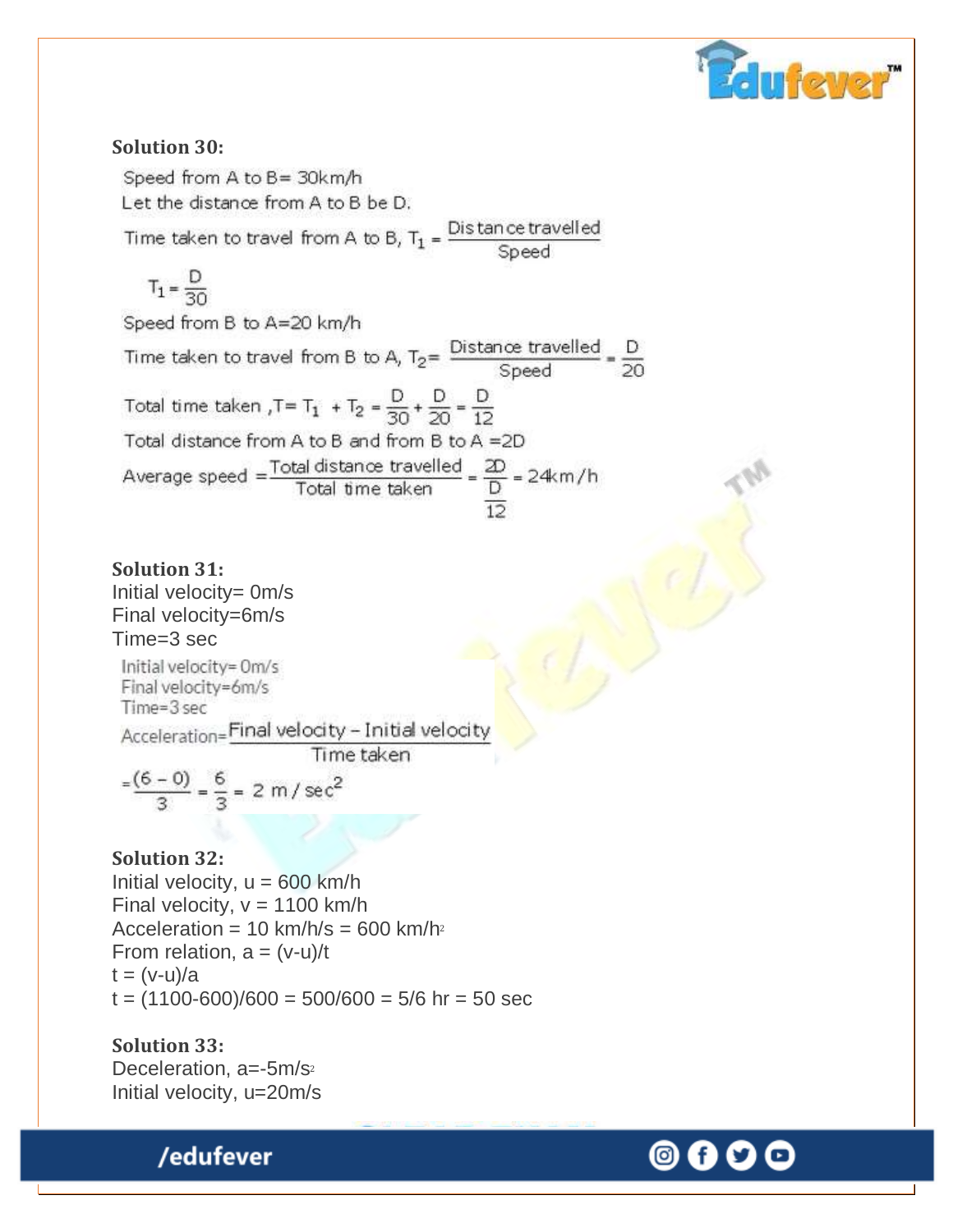

Final velocity, v=0m/s  $t=?$ 

Deceleration,  $a=-5m/s^2$ Initial velocity, u=20m/s Final velocity, v=0m/s  $t = ?$  $a=\frac{v-u}{t}$  $-5 = \frac{0-20}{t}$  $t = \frac{20}{5} = 4s$ 

#### **Solution 34:**

(a) Distance travelled is the actual length of the indirect path covered by the body whereas displacement refers to the straight line path between the initial and final positions. For e.g. In the figure given below, a body moves from point A to point B and then from point B to point C. Here, the distance travelled by the body is AB + BC and displacement is AC.



PQ=8cm  $QR=6$  cm Resultant Displacement PR =  $\sqrt{8^2 + 6^2} = \sqrt{100} = 10$ cm

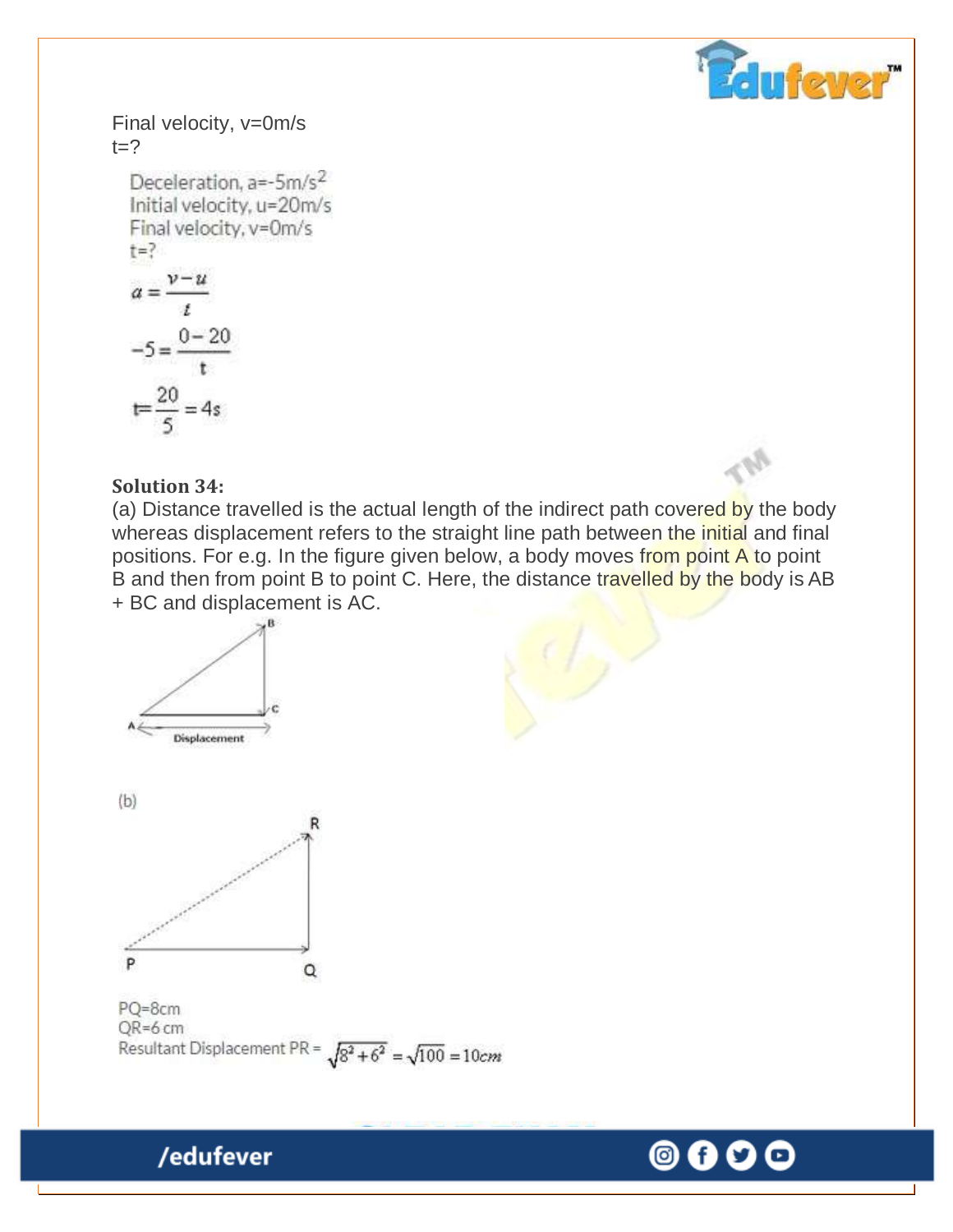

#### **Solution 35:**

A body is said to be in motion when its position changes continuously with respect to a stationary object taken as reference point.

A body has uniform motion if it travels equal distances in equal intervals of time, no matter how small these time intervals may be. For example: a car running at a constant speed of 10m/s, will cover equal distance of 10m every second, so its motion will be uniform.

Non-uniform motion: A body has a non-uniform motion if it travels unequal distances in equal intervals of time. For example: dropping a ball from the roof of a tall building.

#### **Solution 36:**

(a) Speed of a body is the distance travelled by it per unit time. The SI unit of speed is m/s.

(b) (i) Average speed of a body is the total distance travelled divided by the total time taken to cover this distance.

(ii) Uniform speed refers to the constant speed of a moving body. A body has a uniform speed if it travels equal distance in equal intervals of time, no matter how small these time intervals may be.

#### **Solution 37:**

(a) Velocity of a body is the distance travelled by it per unit time in a given direction. SI unit of velocity is m/s.

(b)(i)Speed is a scalar quantity whereas velocity is a vector quantity. (ii) Speed of a body is distance travelled by it per unit time whereas velocity of a body is the distance travelled by it per unit time in a given direction. (iii)Speed is always positive whereas velocity can be both positive as well as negative.

(c) Speed = 54km/h = 54 x (1000/3600) = 15m/s

#### **Solution 38:**

(a) Acceleration of a body is defined as the rate of change of its velocity with time. SI unit of acceleration is m/s<sup>2</sup>.

(b) A body has uniform acceleration if it travels in a straight line and its velocity



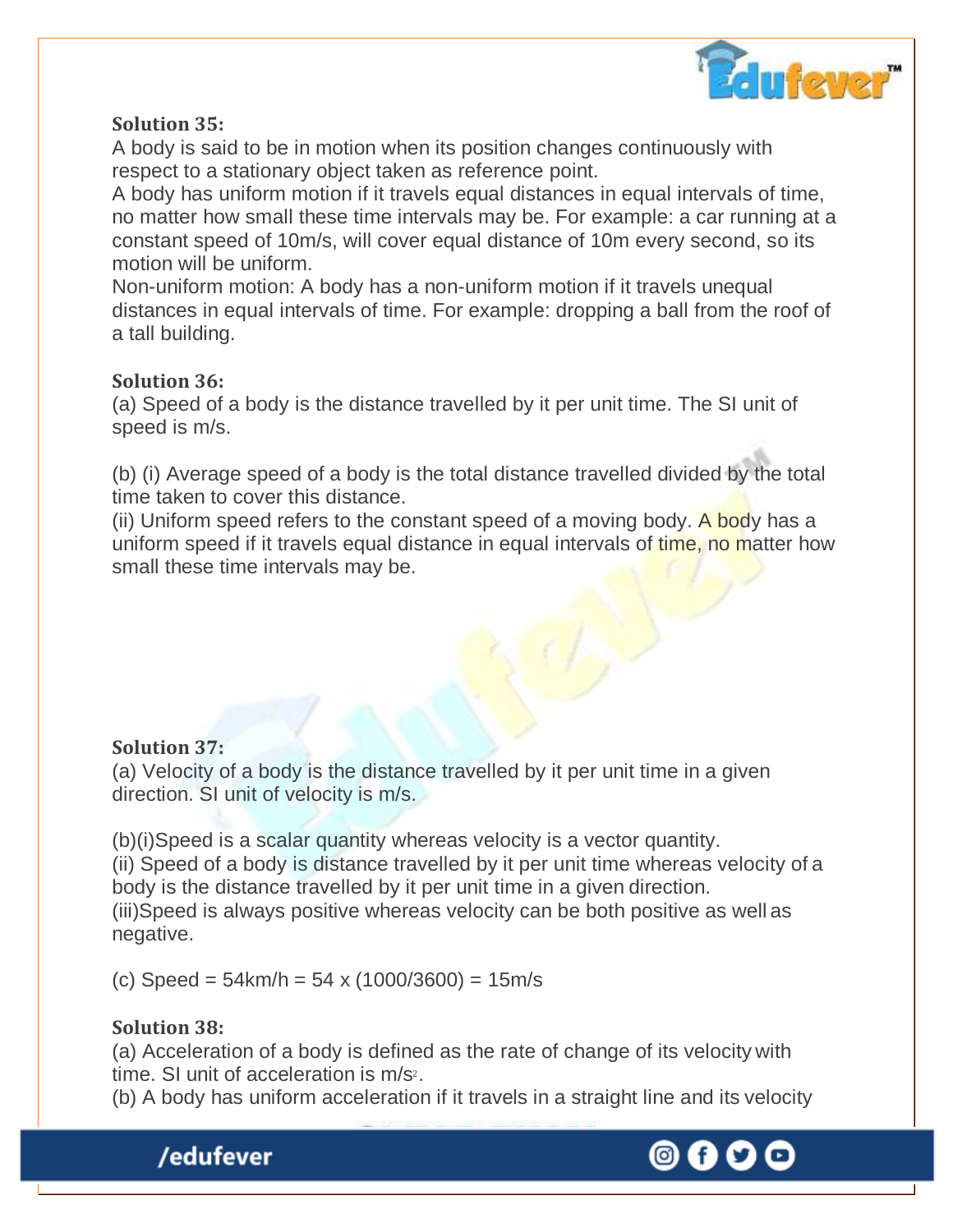

increases by equal amounts in equal intervals of time. For example: Motion of a freely falling body.

#### **Solution 39:**

Total distance =  $200$  km Average speed = 70 km/h Total time taken =  $\frac{\text{Total distance}}{\text{Average speed}} = \frac{200}{70} = \frac{20}{7}h$ For first part of the journey, Distance =  $100 \text{ km}$  $Speed = 50 km/h$ Time taken,  $t_1 = \frac{100}{50} = 2h$ For second part of the journey, Distance =  $100 \text{ km}$ Speed =  $\times$  km/h Time taken,  $t_2 = \frac{100}{x}h$  $t_1 + t_2 = \frac{20}{7}$  $2 + \frac{100}{x} = \frac{20}{7}$  $\frac{100}{x} = \frac{6}{7}$  $700 = 6x$ 



/edufever

 $\Rightarrow$  x = 116.6km/h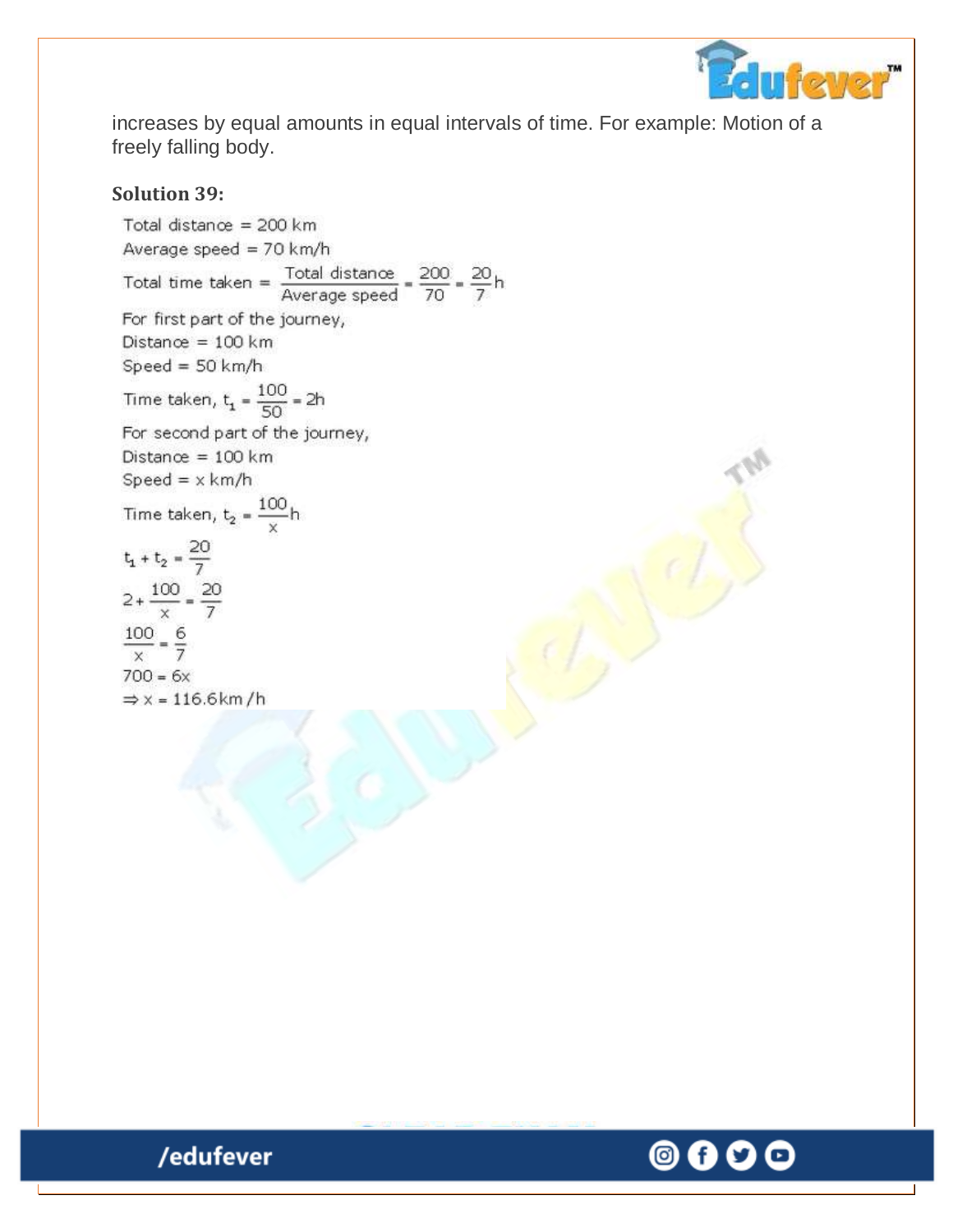

#### **Solution 40:**

(i) In the first part, train travels at a speed of 30 km/h for a distance of 15 km.

 $\footnotesize \textsf{Speed} = \frac{\textsf{Distance}}{\textsf{Time}}$  $Time = \frac{Distance}{Speed}$  $t_1 = \frac{15}{30} = \frac{1}{2}h$ 

(ii) In the second part, train travels at a speed of 50 km/h for a distance of 75 km.

$$
t_2 = \frac{75}{50} = \frac{3}{2}h
$$

(iii) In the third part, train travels at a speed of 20 km/h for a distance of 10 km.  $t_3 = \frac{10}{20} = \frac{1}{2}h$ 

Total distance covered= 15+75+10=100 km

Total time taken=  $\frac{1}{2} + \frac{3}{2} + \frac{1}{2} = \frac{5}{2}$ h Average speed= $\frac{\text{Total distance covered}}{\text{Total time taken}} = \frac{100}{5/2} = 40 \text{km/h}$ 

## **Solution 41:**

(a) Average speed,  $v_{av} = \frac{\text{Total distance travelled}}{\text{Total time taken}} = \frac{150}{5} = 30 \text{ m/s}$ 

- $(b)$  Time=1s Distance =  $v_{av}$  x time =  $30 \times 1 = 30$  m/s
- $(c)$  Time=6s

Distance =  $v_{av}$  x time =  $30 \times 6 = 180$  m/s

(d) Distance=240m

$$
Time = \frac{Distance}{v_{av}} = \frac{240}{30} = 8 \text{ s}
$$

## **Page No:22**

## **Solution 55:**

/edufever

Distance travelled in half a rotation of a circular path is equal to the circumference of semi-circle, i.e.,

Distance travelled in half a rotation of a circular path is equal to the circumference of semi-circle, i.e., =<sup>π</sup>R. Displacement= diameter of circle= 2R

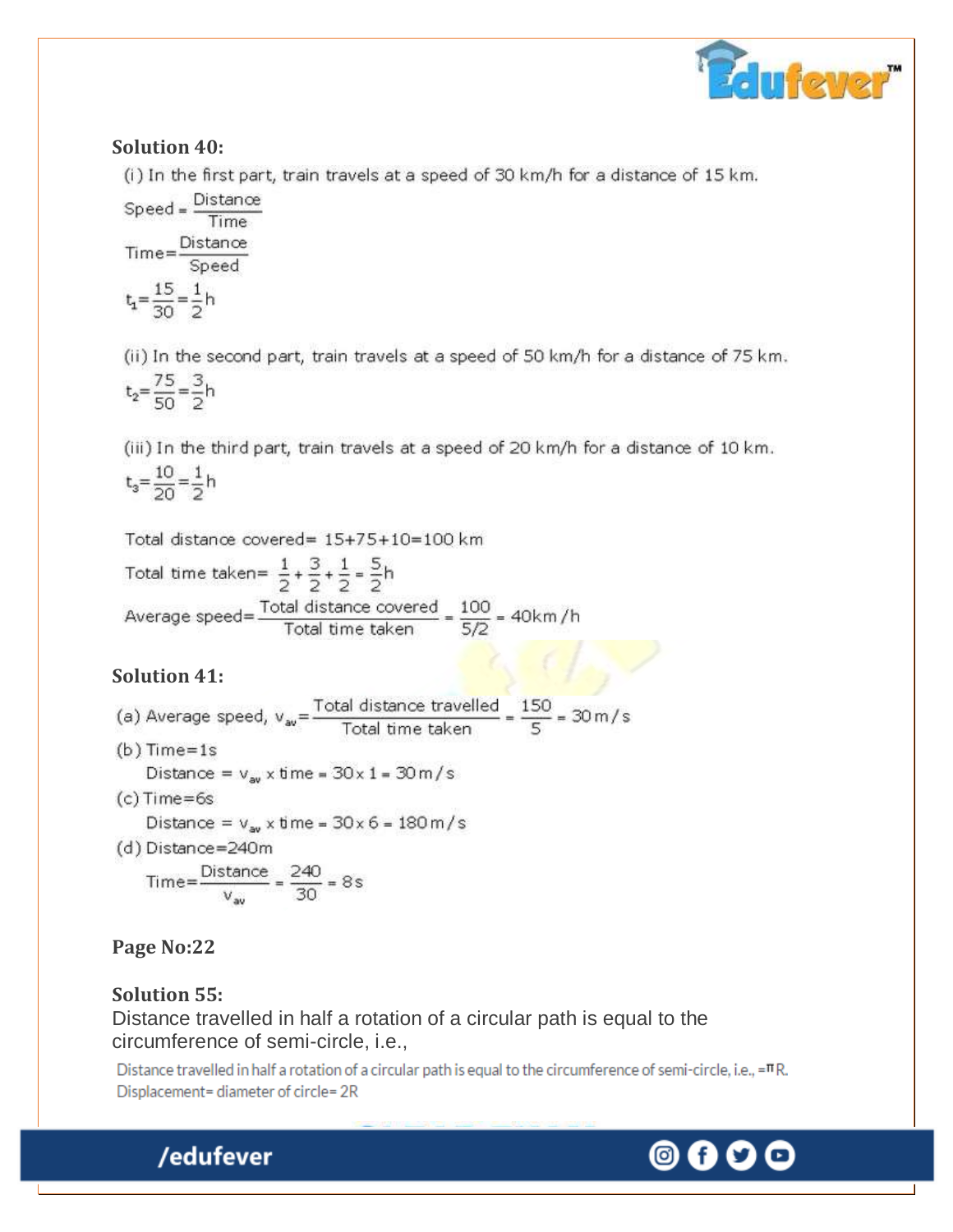

#### **Solution 56:**

(i) Distance travelled  $= 6$  km (ii) Displacement = zero(since final position is same as initial position)

#### **Solution 57:**

(i) Total distance travelled=  $3 + 4 +9=16$  km

(ii) The body travels a total distance of 12 km in east direction i.e. towards x-axis. And it travels a distance of 4 km in North direction, i.e. towards y-axis. Hence, resultant displacement is

(i) Total distance travelled= 3 + 4 +9=16 km (ii) The body travels a total distance of 12 km in east direction i.e. towards x-axis. And it travels a distance of 4 km in North direction, i.e. towards y-axis. Hence, resultant displacement is

 $\sqrt{12^2+4^2}$  =  $\sqrt{144+16}$  =  $\sqrt{160}$  = 12.6km

#### **Solution 58:**

(a) Total distance covered in going to the bookshop and coming back to the  $classroom = 20 + 20 = 40m$ 

Total time taken=  $25 + 25 = 50$  sec

(a) Total distance covered in going to the bookshop and coming back to the classroom =  $20 + 20 = 40$ m Total time taken= $25 + 25 = 50$  sec

Average speed=
$$
\frac{\text{Total distance}}{\text{Total time}} = \frac{40}{50} = 0.8 \,\text{m/s}
$$

(b) Average velocity= $\frac{\text{Total displacement}}{\text{Total time}} = \frac{0}{50} = 0 \text{ m/s}$ 

#### **Solution 59:**

In the first case, car travels at a speed of 60 km/h for a distance of 100 km In the second case, car travels at a speed of 40 km/h for a distance of 100 km

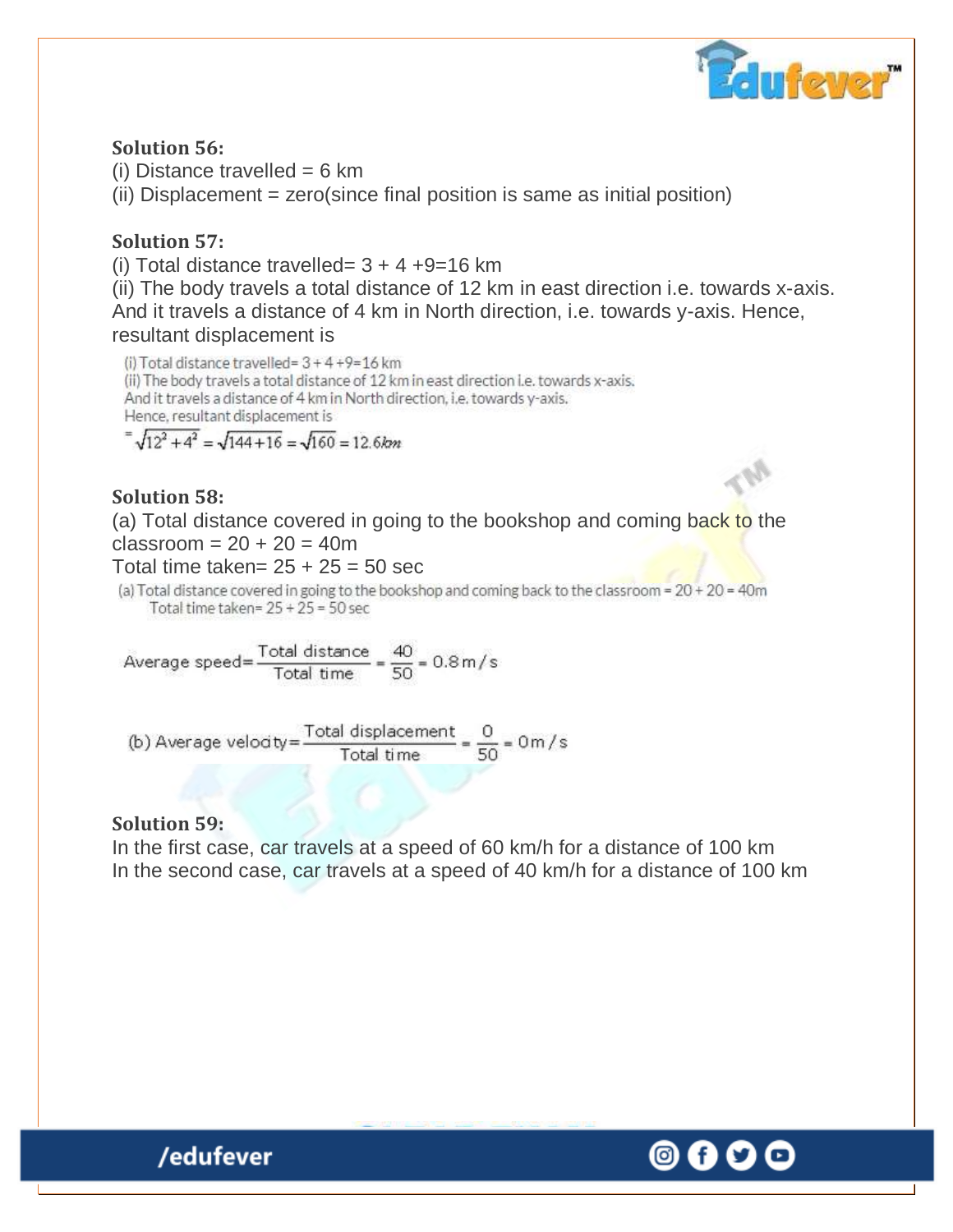

#### Total distance travelled = 200 km

In the first case, car travels at a speed of 60 km/h for a distance of 100 km

 $Speed = \frac{Distance}{Time}$ Time Distance  $Time =$ Speed

$$
t_1 = \frac{100}{60}h
$$

In the second case, car travels at a speed of 40 km/h for a distance of 100 km

$$
t_2 = \frac{100}{40}h
$$

Total distance travelled = 200 km

Total time taken =  $\frac{100}{60} + \frac{100}{40}$ 

Average speed = 
$$
\frac{\text{Total distance travelled}}{\text{Total time taken}}
$$

$$
= \frac{200}{\frac{100}{60} + \frac{100}{40}} = \frac{2}{\frac{1}{60} + \frac{1}{40}}
$$

$$
= \frac{240}{5} = 48 \text{ km/h}
$$

#### **Solution 60:**

Initial velocity, u=6m/s

Final velocity ,v=-4.4m/s(the ball rebounds in opposite direction)

Time,  $t = 0.040$  s

Initial velocity, u=6m/s Final velocity .v=-4.4m/s (the ball rebounds in opposite direction) Time,  $t = 0.040 s$ 

Acceleration velocity= $\frac{u-v}{t} = \frac{-4.4-6}{0.040} = -260$  m /s<sup>2</sup>

**Page No:39** 

**Solution 1:** (a)Speed (b)Direction of motion

/edufever

#### **Solution 2:**

No, earth moves round the sun with uniform speed, but its velocity changes continuously.

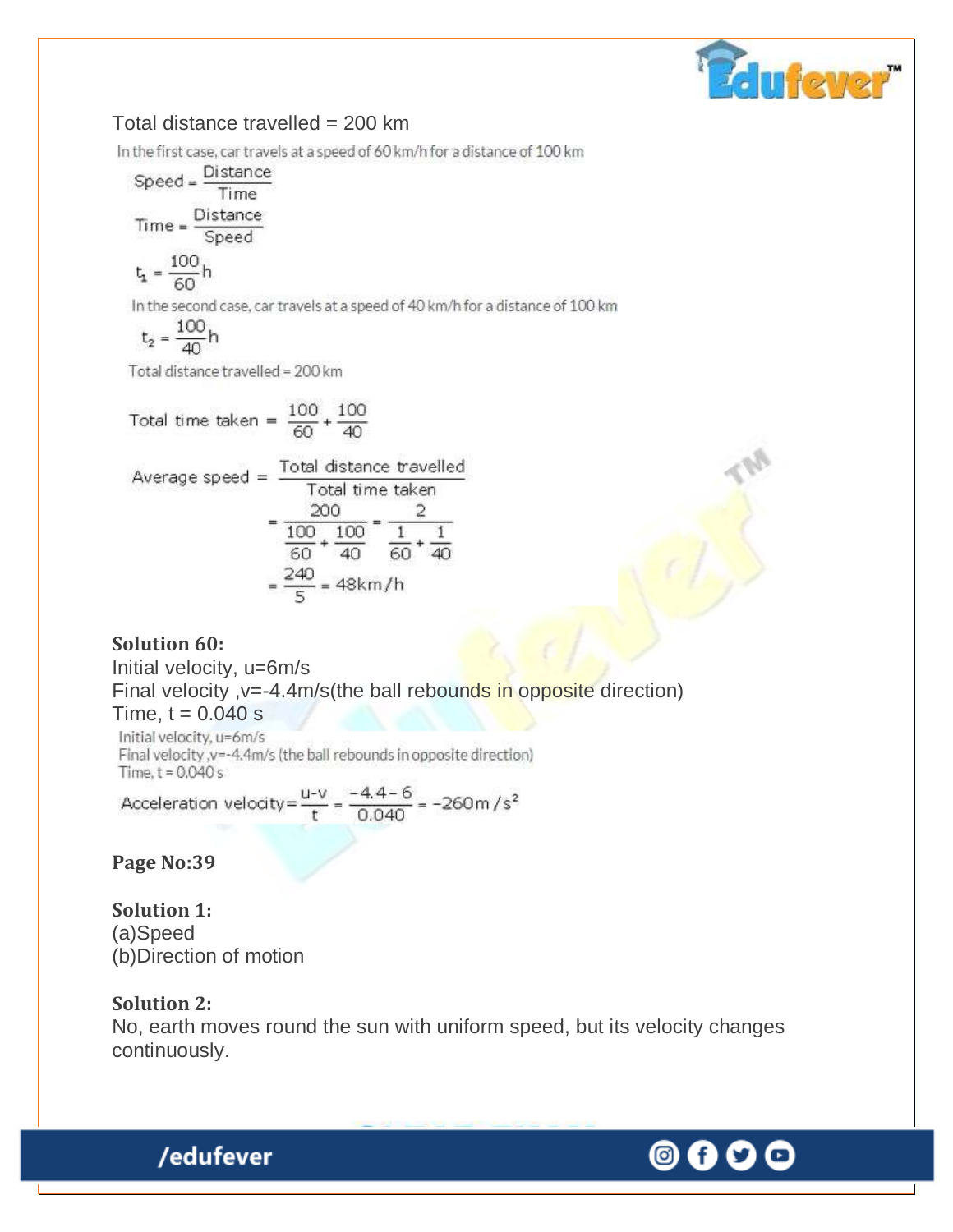

**Solution 3:** The motion is accelerated.

**Solution 4:** It represents uniform velocity.

**Solution 5:** Distance travelled by the moving body .

**Solution 6:** The slope of a speed-time graph indicates acceleration.

**Solution 7:** The slope of a distance-time graph indicates speed.

**Solution 8:** Motion of moon around the earth.

**Solution 9:** Uniform circular motion.

**Solution 10:** The Speed of the body is constant or uniform.

**Page No:40** 

**Solution 11:** The body has uniform speed.

/edufever

**Solution 12:** The body is not moving. It is stationary.

**Solution 13:** It represents non-uniform acceleration.

**Solution 14:** It is accelerated motion as the velocity is changing continuously.

**Solution 15:** The tip of the 'seconds' hand' of a watch represents uniform circular motion. It is an accelerated motion.

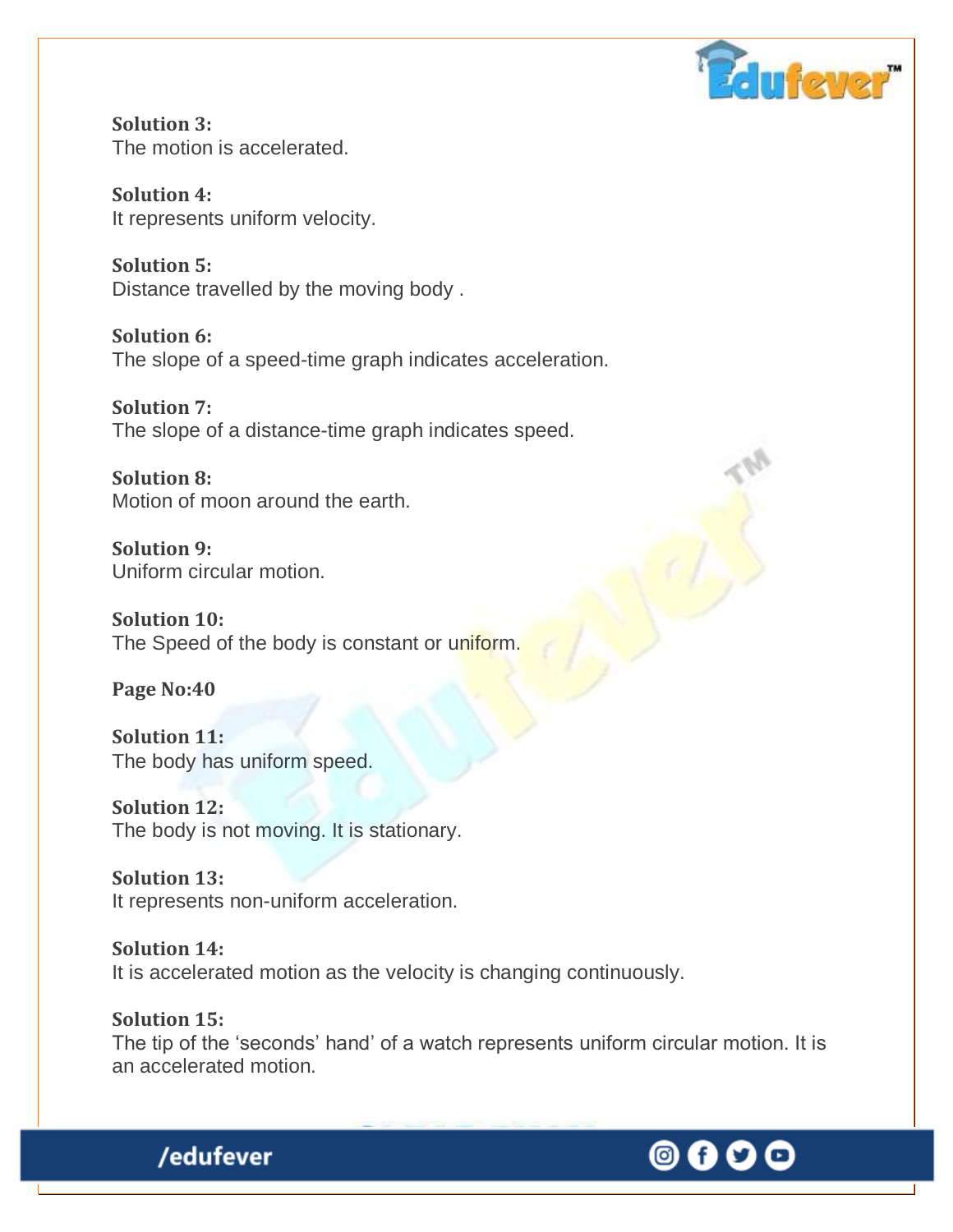

### **Solution 16:**

- (a) zero
- (b) speed
- (c) acceleration
- (d) distance travelled
- (e) circular path

## **Page No:41**

## **Solution 17:**

Yes, uniform circular motion is accelerated because the velocity changes due to continuous change in the direction of motion.

## **Solution 18:**

The speed of a body moving along a circular path is given by the formula: where,  $v=$  speed

=3.14 ( it is a constant)

 $r =$  radius of circular path

t= time taken for one round of circular path

The speed of a body moving along a circular path is given by the formula:

 $v = \frac{2\pi r}{r}$  $\overline{+}$ where, y= speed  $\pi$ =3.14 (it is a constant) r= radius of circular path

```
t= time taken for one round of circular path
```
## **Solution 19:**

The motion of a body which is moving with constant speed in a circular path is said to be accelerated because its velocity changes continuously due to the continuous change in the direction of motion.

## **Solution 20:**

Uniform linear motion is uniform motion along a linear path or a straight line. T he direction of motion is fixed. So, it is not accelerated. For e.g.: a car running with uniform speed of 10km/hr on a straight road.

Uniform circular motion is uniform motion along a circular path. T he direction of motion changes continuously. So, it is accelerated. For e.g.: motion of earth around the sun.

## **Solution 21:**

An important characteristic of uniform circular motion is that the direction of



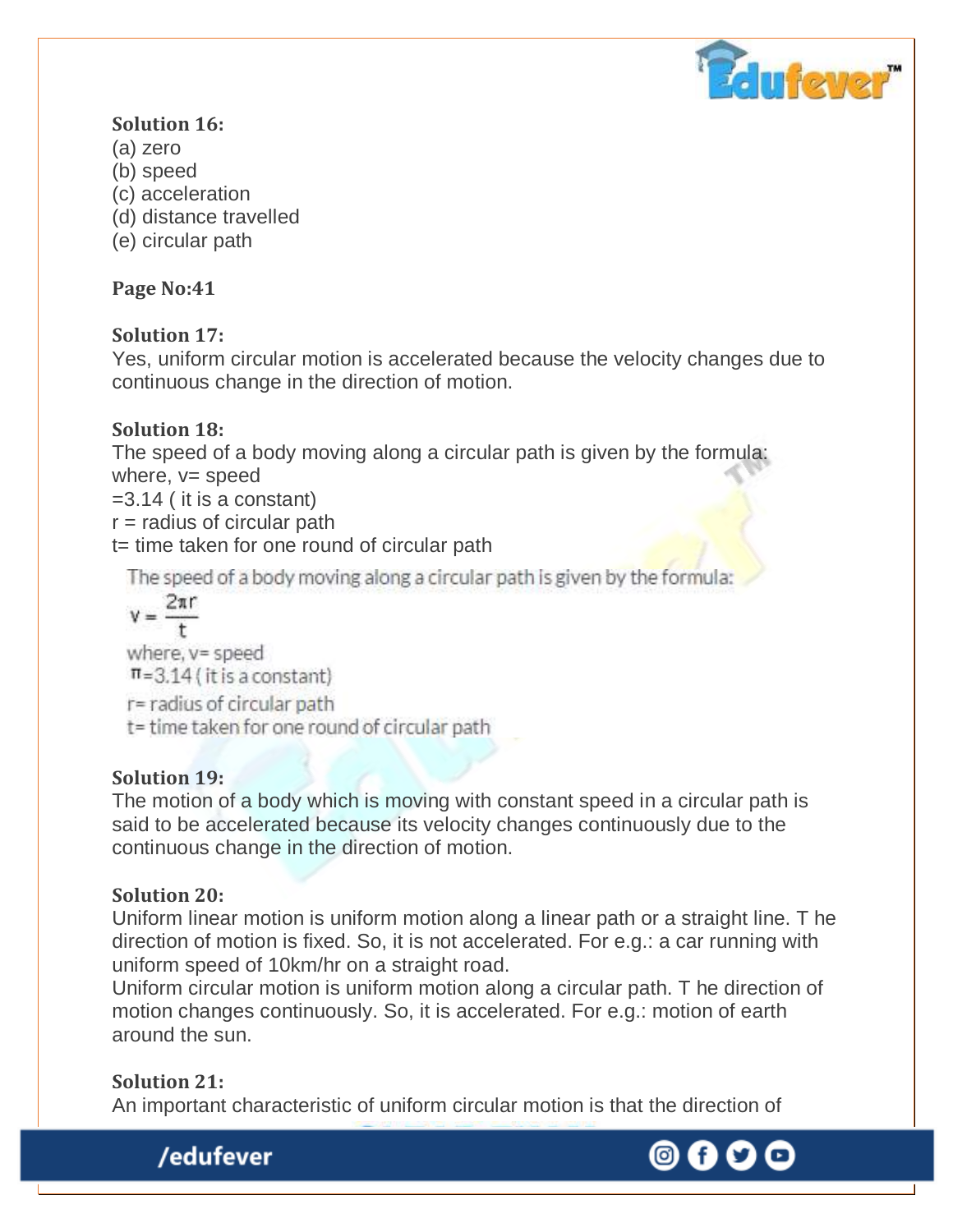

motion in it changes continuously with time, so it is accelerated. Centripetal force brings about uniform circular motion.

#### **Solution 22:**

Initial velocity,  $u=?$ Final velocity, v=0m/s (car is stopped) Retardation,  $a=-2.5$  m/s<sup>2</sup> Time, t=10s  $v=u + at$  $0 = u + (-2.5)x 10$  $u=25m/s$ 

#### **Solution 23:**

The velocity of this body is increasing at a rate of '10 metres per second' every second. Initial velocity, u=0m/s Time, t=2s Acceleration, a=10m/s<sup>2</sup>

The velocity of this body is increasing at a rate of '10 metres per second' every second. Initial velocity, u=0m/s Time,  $t = 2s$ Acceleration, a=10m/s<sup>2</sup> Using,  $s = ut + \frac{1}{2}at^2$ 

$$
=0x^2 + \frac{1}{2}x 10 x^2x^2
$$

$$
= 0 + 20 = 20 \text{ m}
$$

#### **Solution 24:**

Initial velocity, u=5m/s Final velocity,  $v=?$ Acceleration, a=0.2m/s<sup>2</sup> Time, t=10 sec Using,  $v=u + at$  $v=5 + 0.2 \times 10$  $v=5 + 2 = 7$  m/s

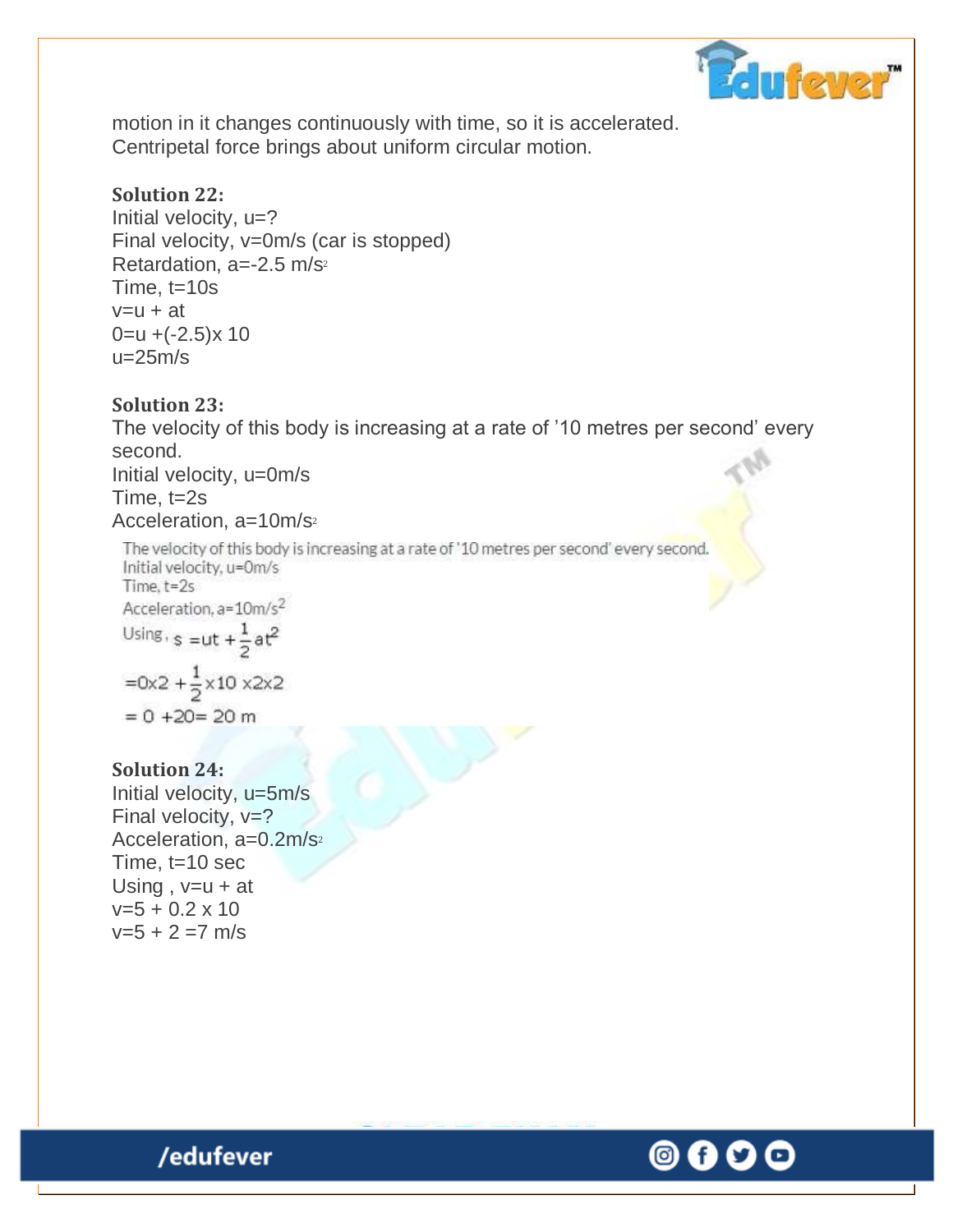

Now distance travelled in time is calculated;

Initial velocity, u=5m/s Final velocity, y=? Acceleration. a=0.2m/s<sup>2</sup> Time, t=10 sec Using,  $v = u + at$  $v=5+0.2 \times 10$  $v=5+2=7$  m/s Now distance travelled in time is calculated;

Using, 
$$
s = ut + \frac{1}{2}at^2
$$
  
\n $s = 5 \times 10 + \frac{1}{2} \times 0.2 \times 10 \times 10$   
\n $s = 50 + 10 = 60$  m

#### **Solution 25:**

Initial velocity, u=18km/h Final velocity, v=0m/s Time, t=2.5 sec Acceleration, a=? Using,  $v = u + at$ Initial velocity, u=18km/h  $u=18 \times \frac{1000}{3600} = \frac{18000}{3600}$  m / s = 5m/s Final velocity, v=0m/s Time, t=2.5 sec Acceleration, a=? Using,  $v = u + at$  $a = \frac{v - u}{t} = \frac{0 - 5}{2.5} = -2m/s^2$ So, retardation is 2m/s<sup>2</sup>. So, retardation is 2m/s<sup>2</sup>.

#### **Solution 26:**

Initial velocity, u=0m/s Final velocity,  $v=?$ Acceleration, a=0.2 m/s<sup>2</sup> Time, t=5min= 5 x60=300 sec Using,  $v = u + at$  $v = 0 + 0.2 \times 300 = 60$  m/s



© f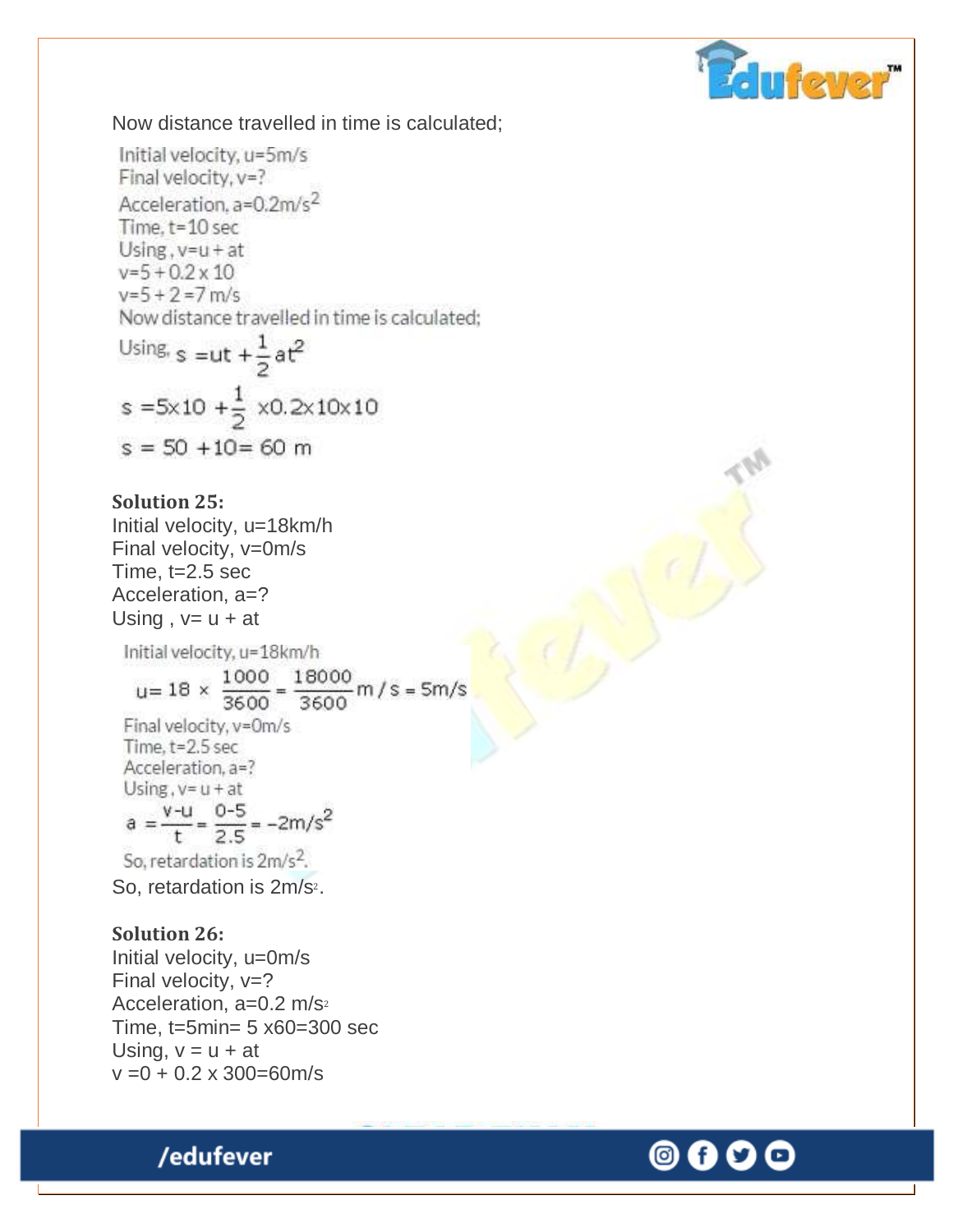

#### And the distance travelled is

Initial velocity, u=0m/s Final velocity, y=? Acceleration. a=0.2 m/s<sup>2</sup> Time, t=5min= 5 x60=300 sec Using,  $v = u + at$  $v = 0 + 0.2 \times 300 = 60$  m/s And the distance travelled is  $-4$ 

s = ut + 
$$
\frac{1}{2}
$$
 at<sup>2</sup>  
s = 0x300 +  $\frac{1}{2}$  x0.2x300x300  
s = 0 +9000= 9000 m = 9km

**Solution 27:** (a) Distance and Time (b) Speed (or velocity) and Time

#### **Solution 28:**

Initial velocity, u=0m/s Final velocity,  $v=?$ Acceleration, a=2m/s<sup>2</sup> Time, t=10s (a) Using,  $v = u + at$  $v=0 + 2 \times 10 = 20$  m/s

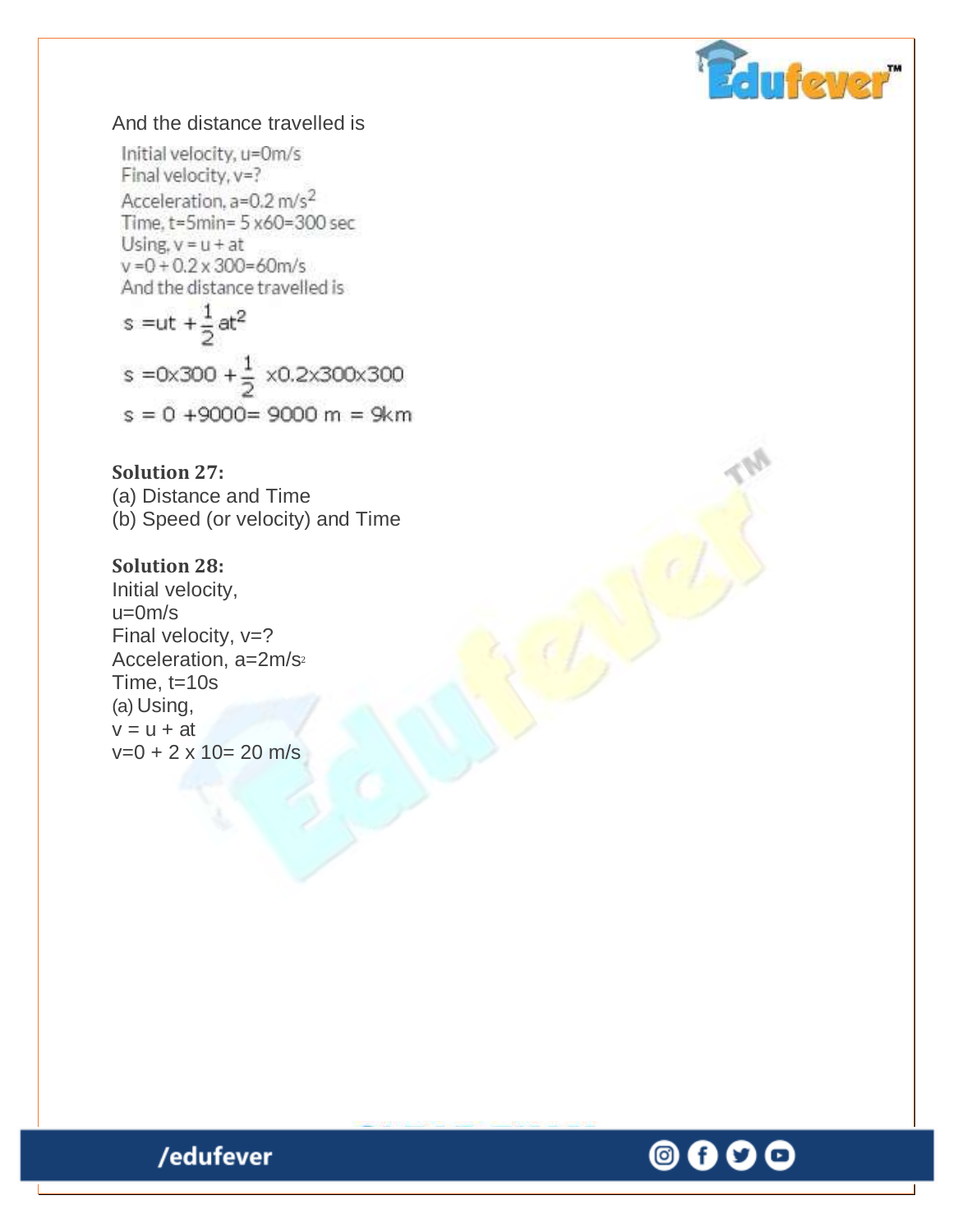

#### (b) Distance travelled is:

Initial velocity, u=0m/s Final velocity, y=? Acceleration, a=2m/s<sup>2</sup> Time, t=10s (a) Using,  $v = u + at$  $v=0+2\times 10=20$  m/s (b) Distance travelled is:

s = ut + 
$$
\frac{1}{2}
$$
 at<sup>2</sup>  
s = 0×10+ $\frac{1}{2}$  ×2×10×10  
s = 0 +100= 100 m

#### **Solution 29:**

Initial velocity, u=20m/s Time,  $t=30$  s Acceleration,  $a=0.5m/s<sub>2</sub>$ Distance travelled is:

Initial velocity, u=20m/s Time,  $t = 30s$ Acceleration, a=0.5m/s<sup>2</sup> Distance travelled is:

s = ut + 
$$
\frac{1}{2}
$$
 at<sup>2</sup>  
s = 20x30+ $\frac{1}{2}$  x0.5x30x30  
s = 600 + 225 = 825 m

#### **Solution 30:**

Initial velocity, u=15m/s Final velocity, v=0m/s Distance, s=18m Acceleration, a=?

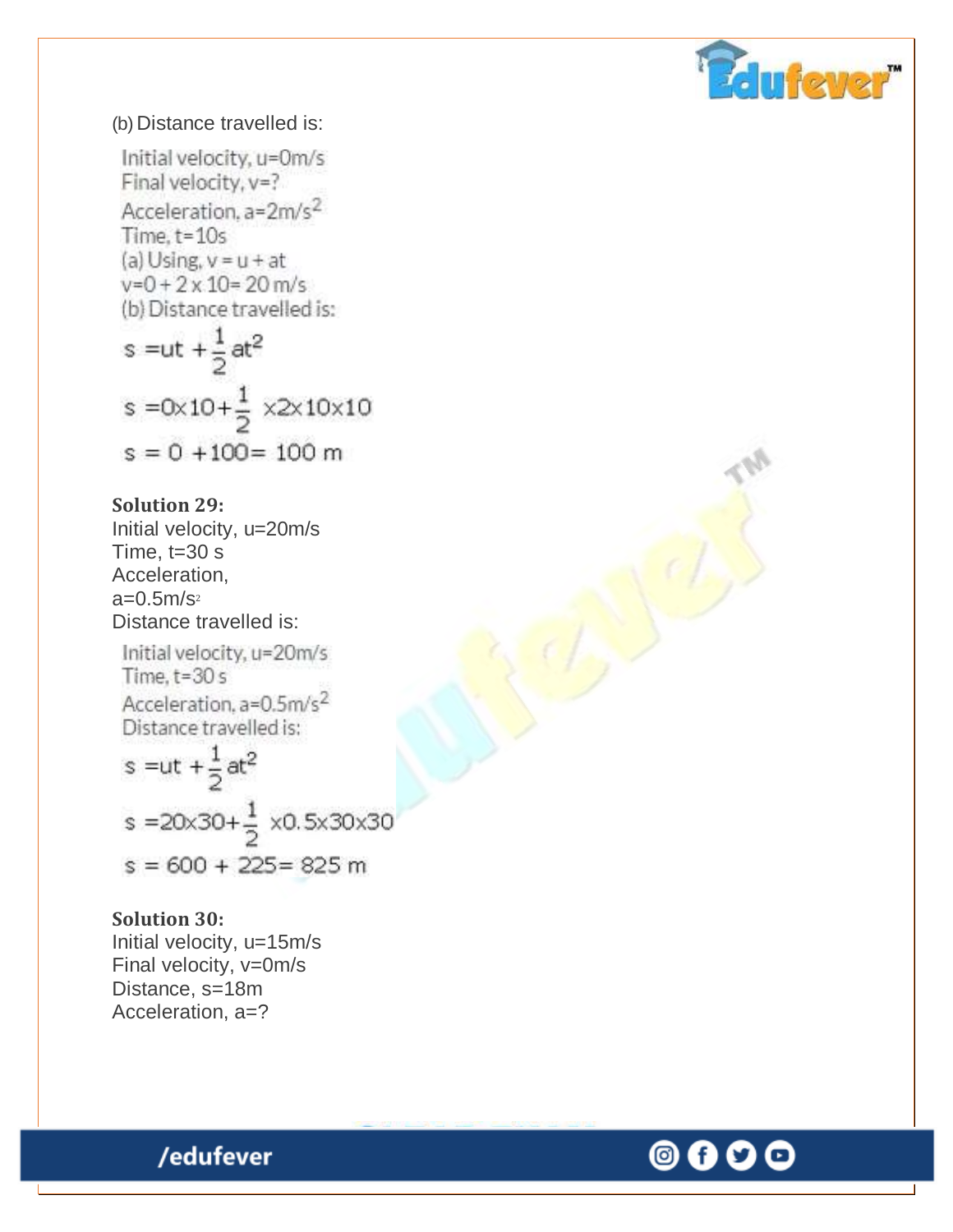

#### So, deceleration is 6.25 m/s<sup>2</sup>.

Initial velocity, u=15m/s Final velocity, y=0m/s Distance, s=18m Acceleration, a=? using relation,  $v^2 - u^2 = 2as$  $0^2$  -  $(15)^2$  = 2 a x18  $-225 = 36a$  $a = \frac{-225}{36} = -6.25 \text{m/s}^2$ So, deceleration is 6.25 m/s<sup>2</sup>.

#### **Solution 31:**



#### **Solution 32:**

(a) The train has a uniform velocity.

(b) There is no acceleration.

#### **Solution 33:**

(a)  $v=u + at$  is the first equation of motion. It gives the velocity acquired by a body in time t when the body has initial velocity u and uniform acceleration a.

(b)Initial velocity, u=0m/s Time, t=5 s Distance, s=100m

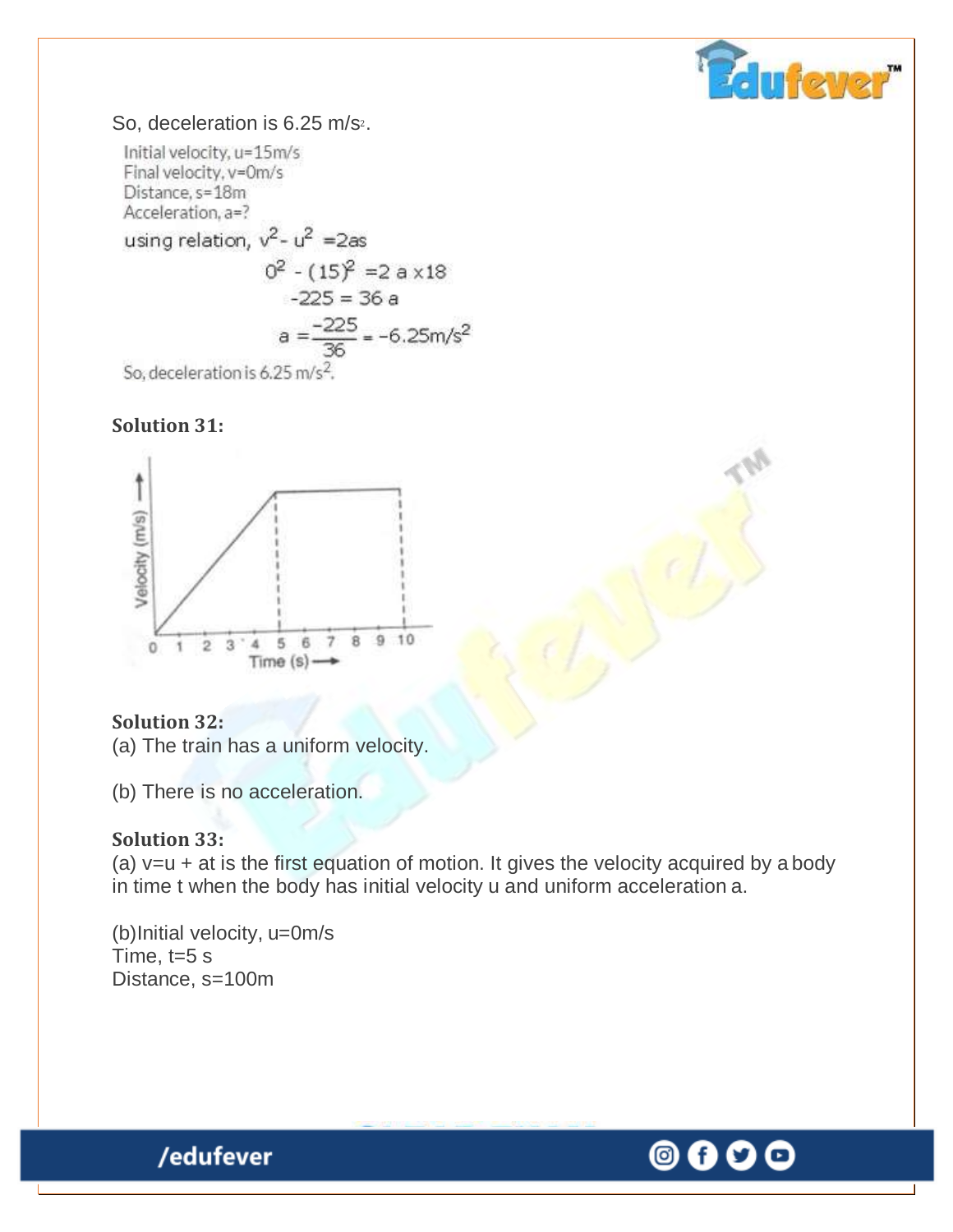

Acceleration, 
$$
a=
$$
?

\nTime,  $t=5$  s

\nDistance,  $s=100$ m

\nAcceleration,  $a=$ ?

\n $s = ut + \frac{1}{2}at^2$ 

\n $100 = 0 \times 5 + \frac{1}{2} \times ax5 \times 5$ 

\n $100 = 0 + \frac{25a}{2}$ 

\n $a = \frac{200}{25} = 8m/s^2$ 

#### **Solution 34:**

(a) Consider a body having initial velocity 'u'. Suppose it is subjected to a uniform acceleration 'a' so that after time't' its final velocity becomes 'v'. Now, from the definition of acceleration we know that:

(b) Initial velocity, u=54km/h= 15m/s Final velocity, v=0m/s Time, t=8s Acceleration, a=?<br>Acceleration = Change in velocity Time taken or Acceleration =  $\frac{\text{Final velocity}}{\text{time}}$ time taken  $a=\frac{V-U}{r}$ So,  $at = v - u$ and,  $v = u + at$ where v=final velocity of the body u= initial velocity of the body a= acceleration  $t = time$  taken and (b) Initial velocity, u=54km/h= 15m/s Final velocity, v=0m/s Time, t=8s

Acceleration, a=?  $a = {v-u \over t} = {0-15 \over 8} = {-15 \over 8} m/s^2 = -1.875 m/s^2$ 

#### **Solution 35:**

(a) Suppose a body has an initial velocity 'u' and a uniform acceleration' a' for time 't' so that its final velocity becomes 'v'. Let the distance travelled by the body in this time be 's'. The distance travelled by a moving body in time 't' can be found out by considering its average velocity. Since the initial velocity of the body

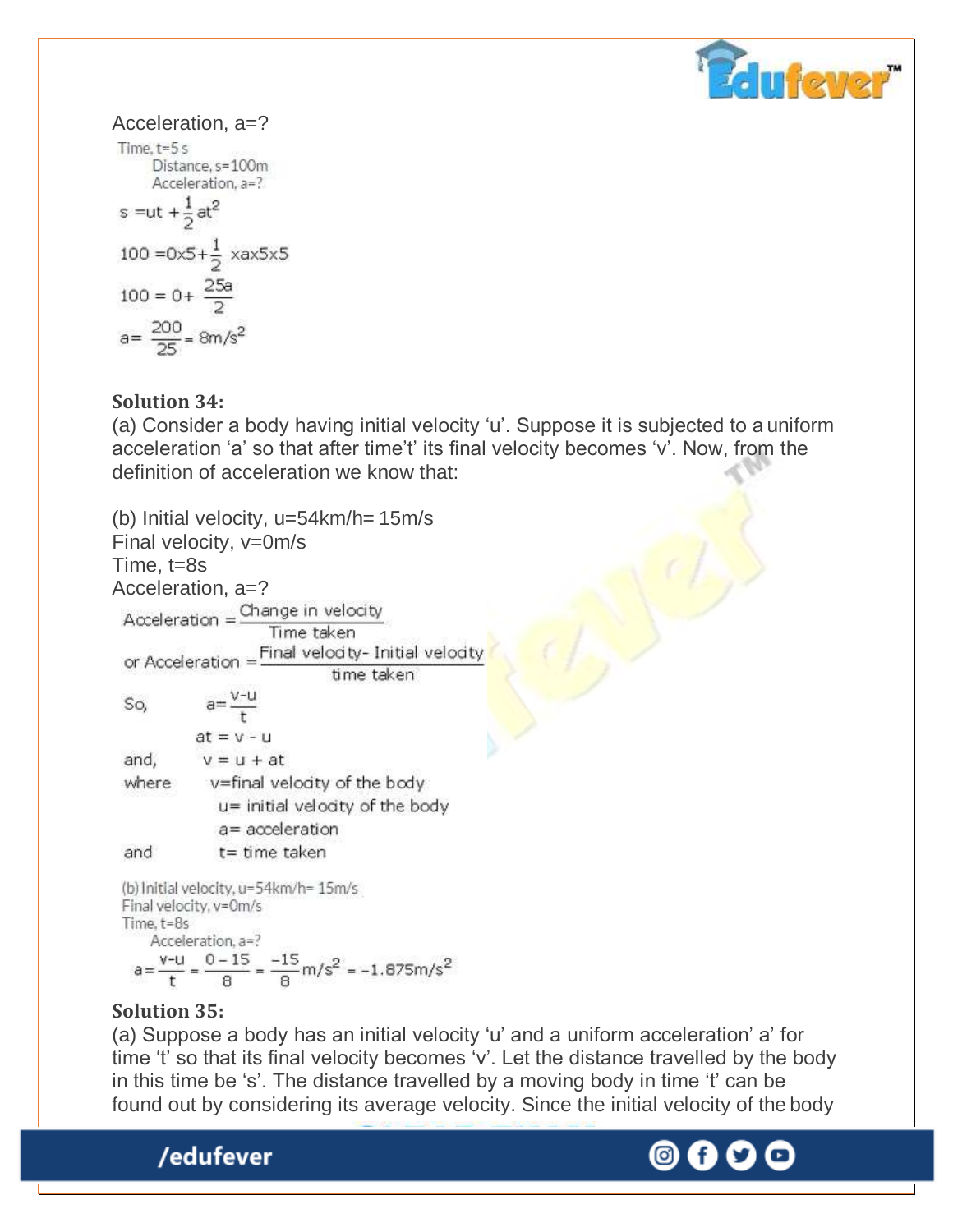

is 'u' and its final velocity is 'v', the average velocity is given by:

(b) Initial velocity, u=0m/s Final velocity, v=36km/h=10m/s Time,  $t=10$ min =10 x 60=600 sec Average velodty =  $\frac{\text{Initial velocity + Final velocity}}{\text{a}}$ Average velocity= $\frac{u+v}{2}$ That is, Also, Distance travelled = Average velocity  $\times$  Time  $s = (\frac{u+v}{2})x$  t  $\cdots$  = = = = = =  $(1)$ So, From the first equation of motion, we have,  $v = u + at$ . Put this value of v in equation (1), we get: s =  $(\frac{u + u + at}{2}) \times t$  $s = \frac{(2u + at) \times t}{2}$ **or**  $s = \frac{2ut + at^2}{2}$ or s = ut  $+\frac{1}{2}$  at<sup>2</sup> or s= distance travelledby the body in time t where,  $u =$  initial velocity of the body a= acceleration and  $Acceleration = \frac{Final velocity - Initial velocity}{Time + 1}$ time taken  $a=\frac{v-u}{t}=\frac{10-0}{600}=\frac{10}{600}m/s^2=\frac{1}{60}m/s^2=0.016m/s^2$ So,

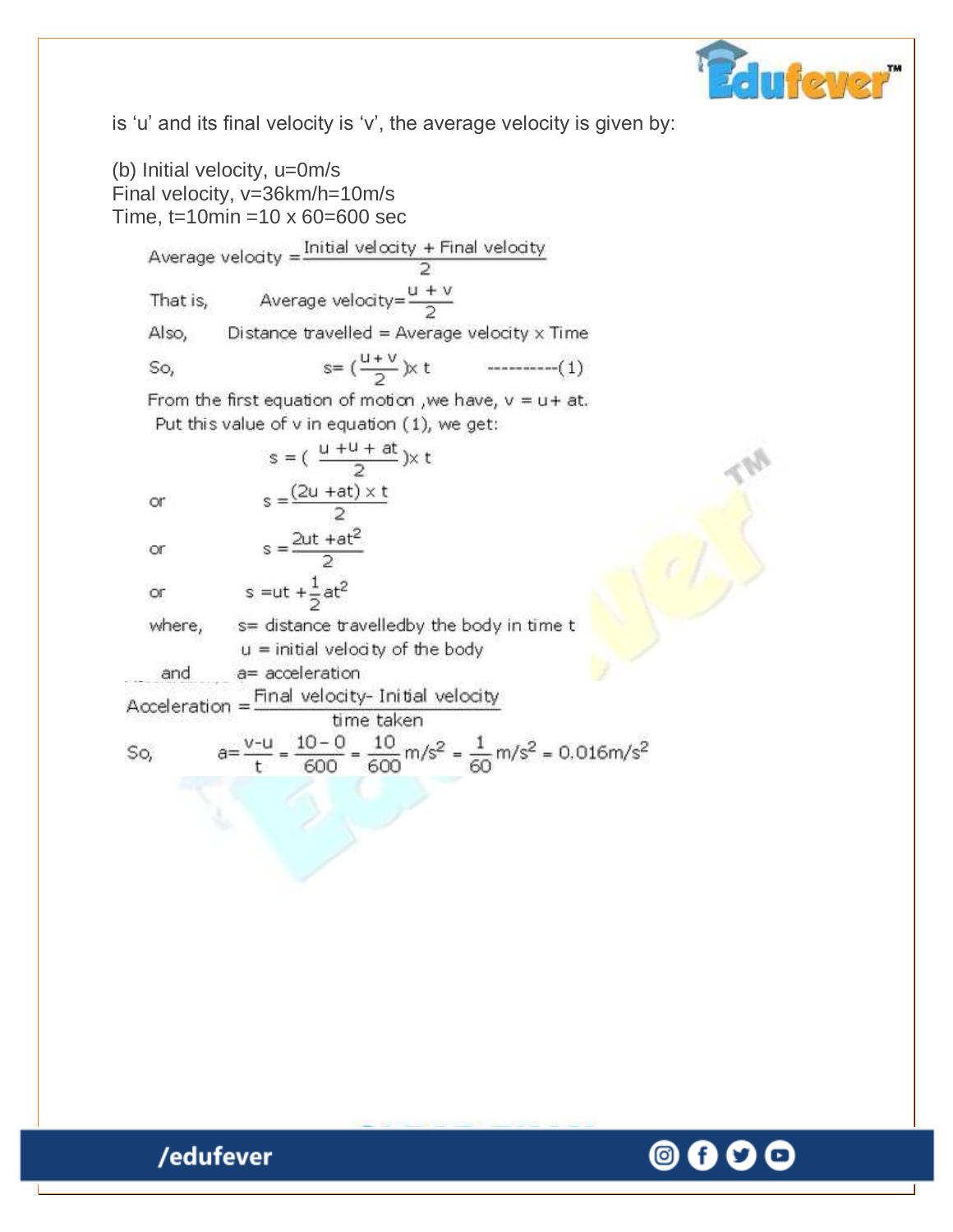

#### **Solution 36:**

(b) Initial velocity, u=0m/s Final velocity, v=72km/h=20m/s Time,  $t = 10s$ 

(i) Acceleration =  $\frac{\text{Final velocity}}{\text{Area}}$  this is then

$$
\text{S}_0, \qquad a = \frac{v - u}{t} = \frac{20 - 0}{10} = \frac{20}{10} \, \text{m/s}^2 = 2 \, \text{m/s}^2
$$

(ii) Average velocity =  $\frac{\text{Initial velocity} + \text{Final velocity}}{2}$ 

Average velocity= $\frac{0+20}{2} = \frac{20}{2}$ m/s=10m/s

(iii) Distance travelled = Average velocity  $\times$  Time  $= 10 \text{ m/s} \times 10 \text{s} = 100 \text{m}$ 

#### **Solution 37:**

(a) When a body moves in a circular path with uniform speed (constant speed), its motion is called uniform circular motion. For e.g.

(i) Artificial satellites move in uniform circular motion around the earth.

(ii) Motion of a cyclist on a circular track.

(b) The speed of a body moving along a circular path is given by the formula: Given, t=60 sec

Radius, r=10.5cm=0.105 m Given. t=60 sec Radius, r=10.5cm=0.105 m  $v = {2\pi r \over t} = {2 \times 22 \times 0.105 \over 7 \times 60} = {4.62 \over 420} = 0.01$  lm /s

#### **Page No:42**

#### **Solution 38:**

/edufever

Consider the velocity-time graph of a body shown in figure.

The body has an initial velocity u at a point A and then its velocity changes at a uniform rate from A to B in time t. In other words, there is a uniform acceleration a from A to B, and after time t its final velocity becomes v which is equal to BC in the graph. The time t is represented by OC. To complete the figure, we draw the perpendicular CB from point C, and draw AD parallel to OC. BE is the

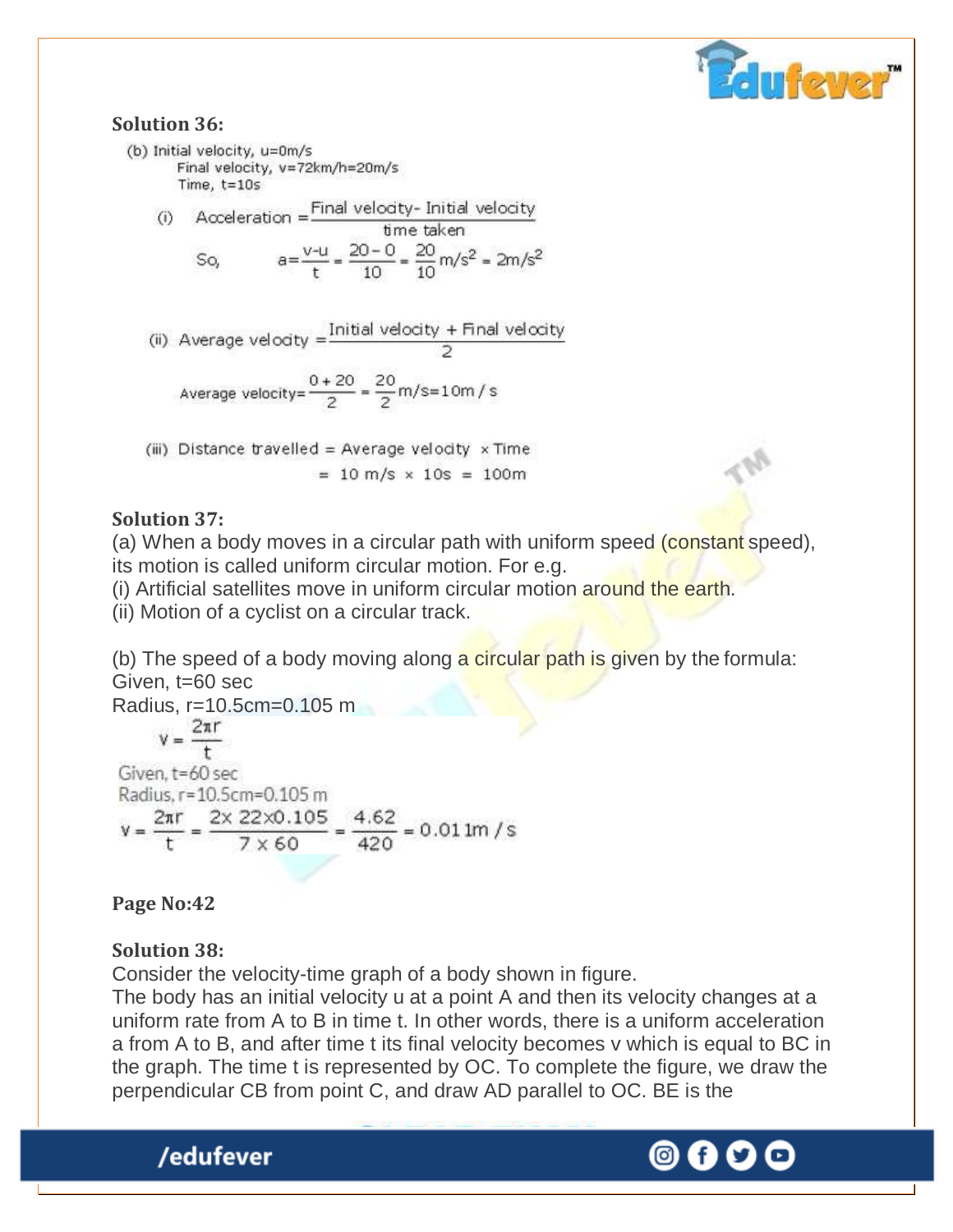

perpendicular from point B to OE. Now, Initial velocity of the body,  $u = OA$  —–(1) And, Final velocity of the body,  $v=BC$  ——(2) But from the graph  $BC = BD + DC$ Therefore,  $v=BD + DC$  ——(3) Again DC = OA  $So, v = BD + OA$ Now, from equation (1), OA =u So,  $v=BD + u$  ——(4)

We should find out the value of BD now. We know the slope of a velocity-time graph is equal to the acceleration, a.

Thus, Acceleration, a= slope of line AB

or  $a = BD/AD$ 

But AD = OC = t, so putting t in place of AD in the above relation, we get: or BD=at

Now, putting this value of BD in equation(4), we get:

 $v = u + at$ 

Consider the velocity-time graph of a body shown in figure.



The body has an initial velocity u at a point A and then its velocity changes at a uniform rate from A to B in time t. In other words, there is a uniform acceleration a from A to B, and after time t its final velocity becomes v which is equal to BC in the graph. The time t is represented by OC. To complete the figure, we draw the perpendicular CB from point C, and draw AD parallel to OC. BE is the perpendicular from point B to OE. Now, Initial velocity of the body, u= OA ----- (1)

And, Final velocity of the body, v=BC ------ (2) But from the graph BC =BD + DC Therefore,  $v = BD + DC$  ------ (3) Again DC = OA  $So, v = BD + OA$ Now, from equation (1), OA =u So,  $v = BD + u$  ------- (4) We should find out the value of BD now. We know the slope of a velocity-time graph is equal to the acceleration, a. Thus, Acceleration, a= slope of line AB or  $a = BD/AD$ But AD = OC= t, so putting t in place of AD in the above relation, we get:  $a = \frac{BD}{A}$ 

 $\tilde{t}$ or BD=at Now, putting this value of BD in equation(4), we get:  $v = u + at$ 

## **Solution 39:**

/edufever

Consider the velocity-time graph of a body shown in figure. The body has an initial velocity u at a point A and then its velocity changes at a uniform rate from A

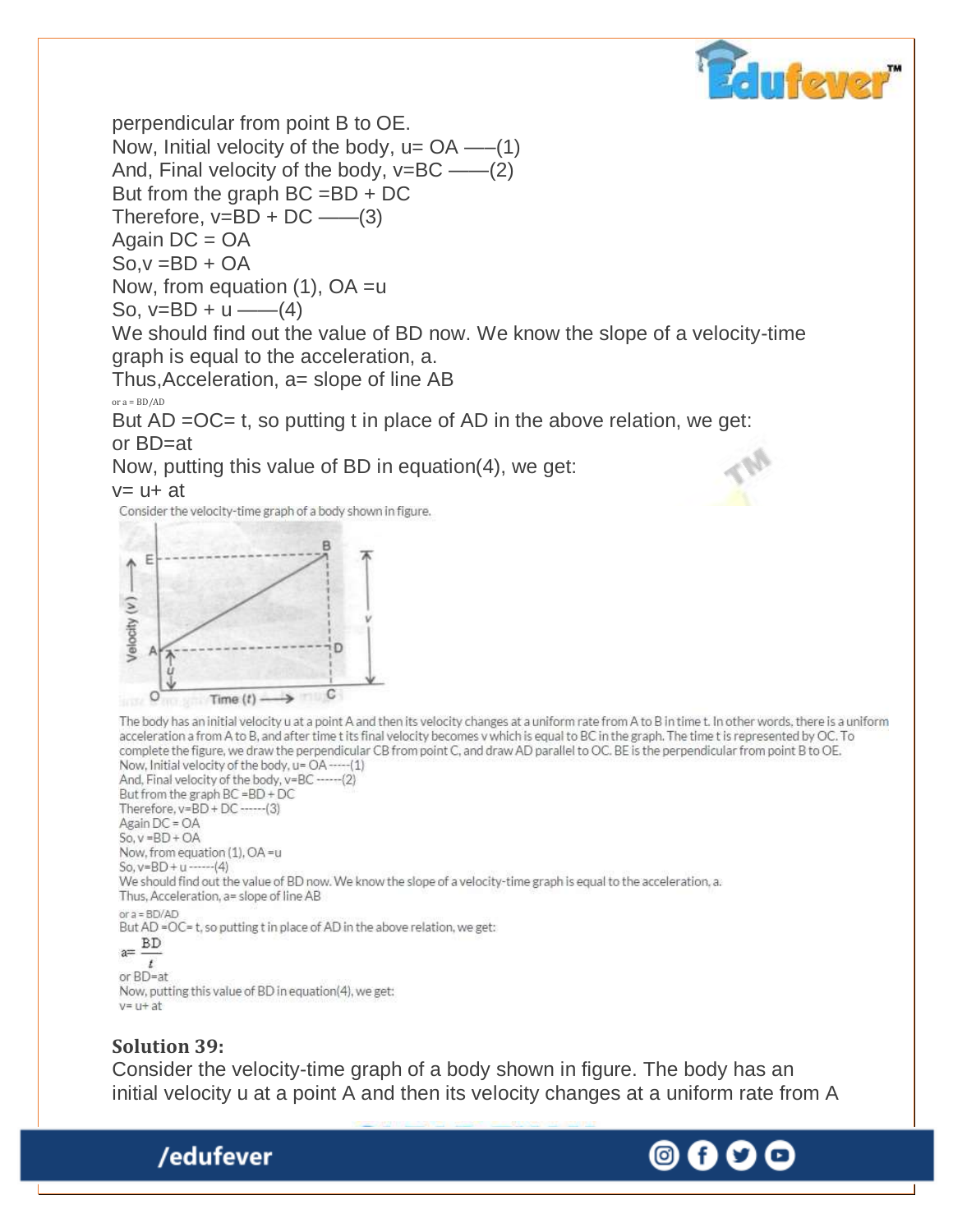

to B in time t. In other words, there is a uniform acceleration a from A to B, and after time t its final velocity becomes v which is equal to BC in the graph. The time t is represented by OC.

Suppose the body travels a distance s in time t. In the figure, the distance travelled by the body is given by the area of the space between the velocity-time graph AB and the time axis OC, which is equal to the area of the figure OABC. Thus:

Distance travelled = Area of figure OABC

 $=$  Area of rectangle OADC  $+$  area of triangle ABD

Now, we will find out the area of rectangle OADC and area of triangle ABD.

(i) Area of rectangle OADC =OA x OC  $= u \times t$ 

 $=$ ut

(ii) Area of triangle ABD=  $(1/2)X$  Area of rectangle AEBD

 $=$  (1/2)  $X$  AD  $X$  BD

 $=$  (1/2) X t x at

 $=$  (1/2)  $at^2$ 

#### Distance travelled,  $s =$  Area of rectangle OADC  $+$  area of triangle ABD

Consider the velocity-time graph of a body shown in figure. The body has an initial velocity u at a point A and then its velocity changes at a uniform rate from A to B in time t. In other words, there is a uniform acceleration a from A to B, and after time t its final velocity becomes v which is equal to BC in the graph. The time t is represented by OC.



/edufever

Suppose the body travels a distance s in time t. In the figure, the distance travelled by the body is given by the area of the space between the velocity-time graph AB and the time axis OC, which is equal to the area of the figure OABC. Thus: Distance travelled = Area of figure OABC

```
= Area of rectangle OADC + area of triangle ABD
Now, we will find out the area of rectangle OADC and area of triangle ABD.
(i) Area of rectangle OADC = OA x OC
= u x t
         =ut
(ii) Area of triangle ABD= (1/2)X Area of rectangle AEBD
=(1/2) x AD x BD
=(1/2) x t x at
=(1/2) at<sup>2</sup>
Distance travelled, s = Area of rectangle OADC + area of triangle ABD
s = ut + \frac{1}{2} at<sup>2</sup>
```
**Solution 40:** Consider the velocity-time graph of a body shown in figure. The body has an

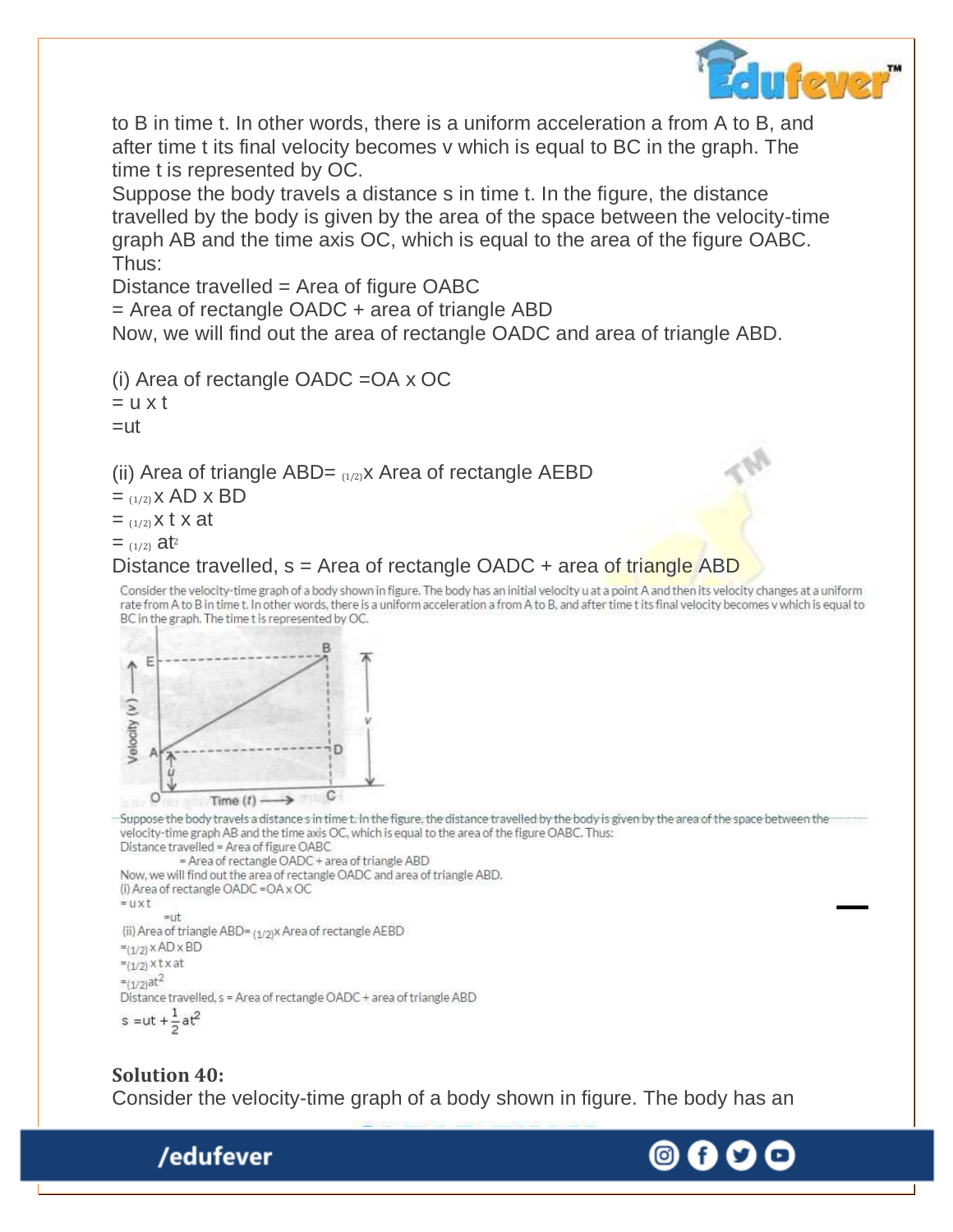

initial velocity u at a point A and then its velocity changes at a uniform rate fromA to B in time t. In other words, there is a uniform acceleration a from A to B, and after time t its final velocity becomes v which is equal to BC in the graph. The time t is represented by OC. To complete the figure, we draw the perpendicular CB from point C, and draw AD parallel to OC. BE is the perpendicular from point B to OE.

The distance travelled s by a body in time t is given by the area of the figure OABC which is a trapezium.

Distance travelled, s= Area of trapezium OABC

Now,  $OA + CB = u + v$  and  $OC = t$  Putting these values in the above relation, we get:

Eliminate t from the above equation. This can be done by obtaining the value of t from the first equation of motion.



Consider the velocity-time graph of a body shown in figure. The body has an initial velocity u at a point A and then its velocity changes at a uniform rate from A to B in time t. In other words, there is a uniform acceleration a from A to B, and after time t its final velocity becomes v which is equal to BC in the graph. The time t is represented by OC. To complete the figure, we draw the perpendicular CB from point C, and draw AD parallel to OC. BE is the perpendicular from point B to OE.

The distance travelled s by a body in time t is given by the area of the figure OABC which is a trapezium,

Distance travelled, s= Area of trapezium OABC ght

$$
s = \frac{\text{Sum of parallel success}}{2} \times \text{mid}
$$

 $(OA + CB)x$  OC  $s =$ 

Now,  $OA + CB = u + v$  and  $OC = t$  Putting these values in the above relation, we get:

Eliminate t from the above equation. This can be done by obtaining the value of t from the first equation of motion. Thus,  $v = u + at$  (first equation of motion) And, at  $= v$ 

## **Page No:43**

#### **Solution 53:**

/edufever

(i) The distance covered from A to B is  $(3-0) = 3$  cm Time taken to cover the distance from A to B  $=(5-2)$  =3s (ii) The speed of the body as it moves from B to C is zero. (iii) The distance covered from C to D is  $(7-3)=4$  cm

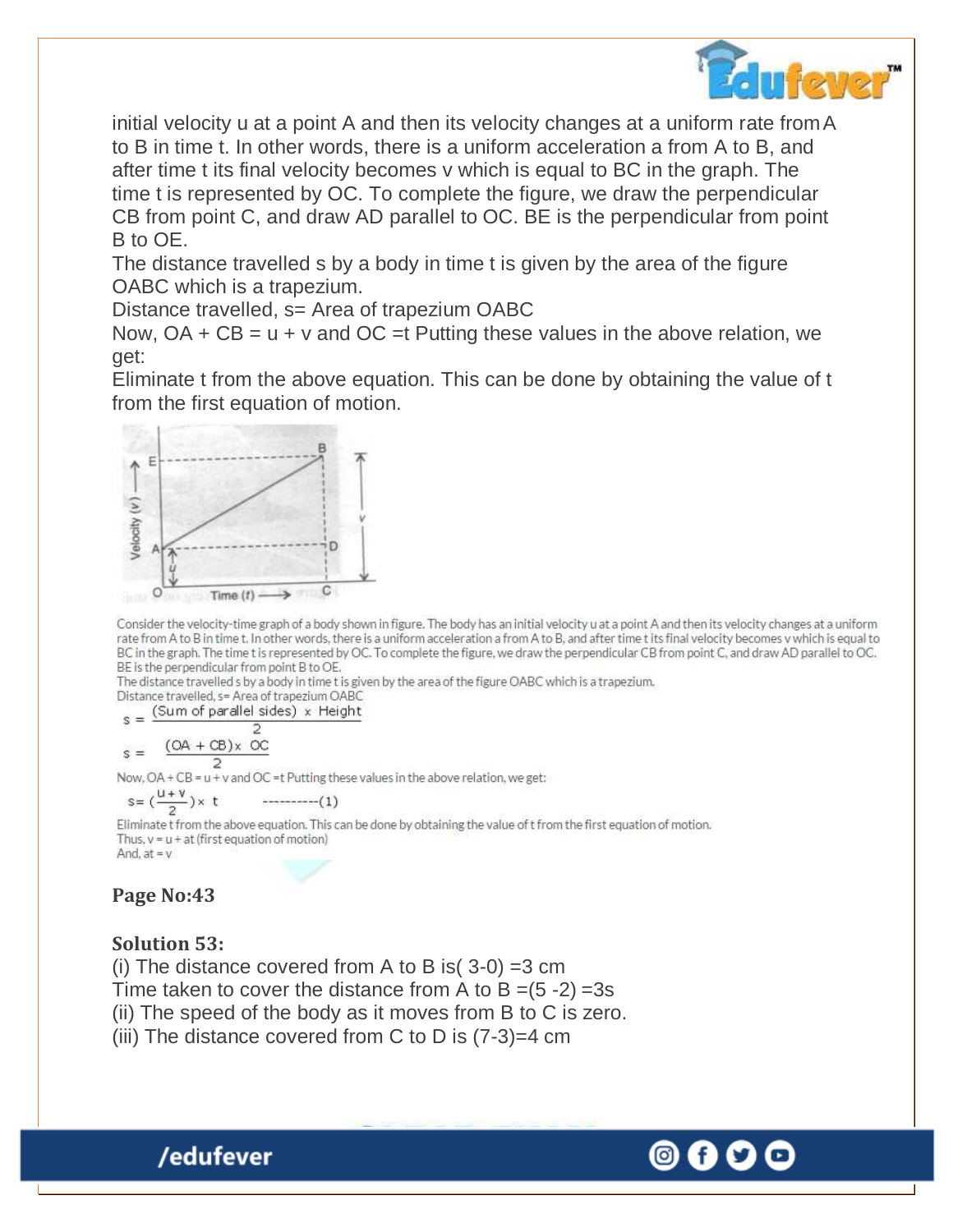

Time taken to cover the distance from C to  $D = (9-7)=2s$ 

(i) The distance covered from A to B is (3-0) = 3 cm Time taken to cover the distance from A to B =  $(5 - 2)$  = 3s

$$
Speed = \frac{Distance}{Time}
$$
  
Speed = 
$$
\frac{3cm}{2} = 1 cm
$$

$$
ed = \frac{3cm}{3\,\text{sec}} = 1\,\text{ cm/s}
$$

(ii) The speed of the body as it moves from B to C is zero.

(iii) The distance covered from C to D is (7-3)=4 cm

Time taken to cover the distance from C to  $D = (9-7)=2s$ 

$$
Speed = \frac{Distance}{Time} = \frac{4cm}{2 sec} = 2cm/s
$$

#### **Solution 54:**

(a) The body has a uniform velocity if its displacement-time graph is a straight line.

(b) The body has a uniform acceleration if its velocity-time graph is a straight line.

### **Solution 55:**



#### **Solution 56:**

(i) BC represents uniform velocity. From graph, we see that the velocity of the body at point  $C = 40$  km/h

(ii) Acceleration between A and  $B =$  slope of line AB

(iii) BC represents uniform velocity, so acceleration acting on the body between B



# 0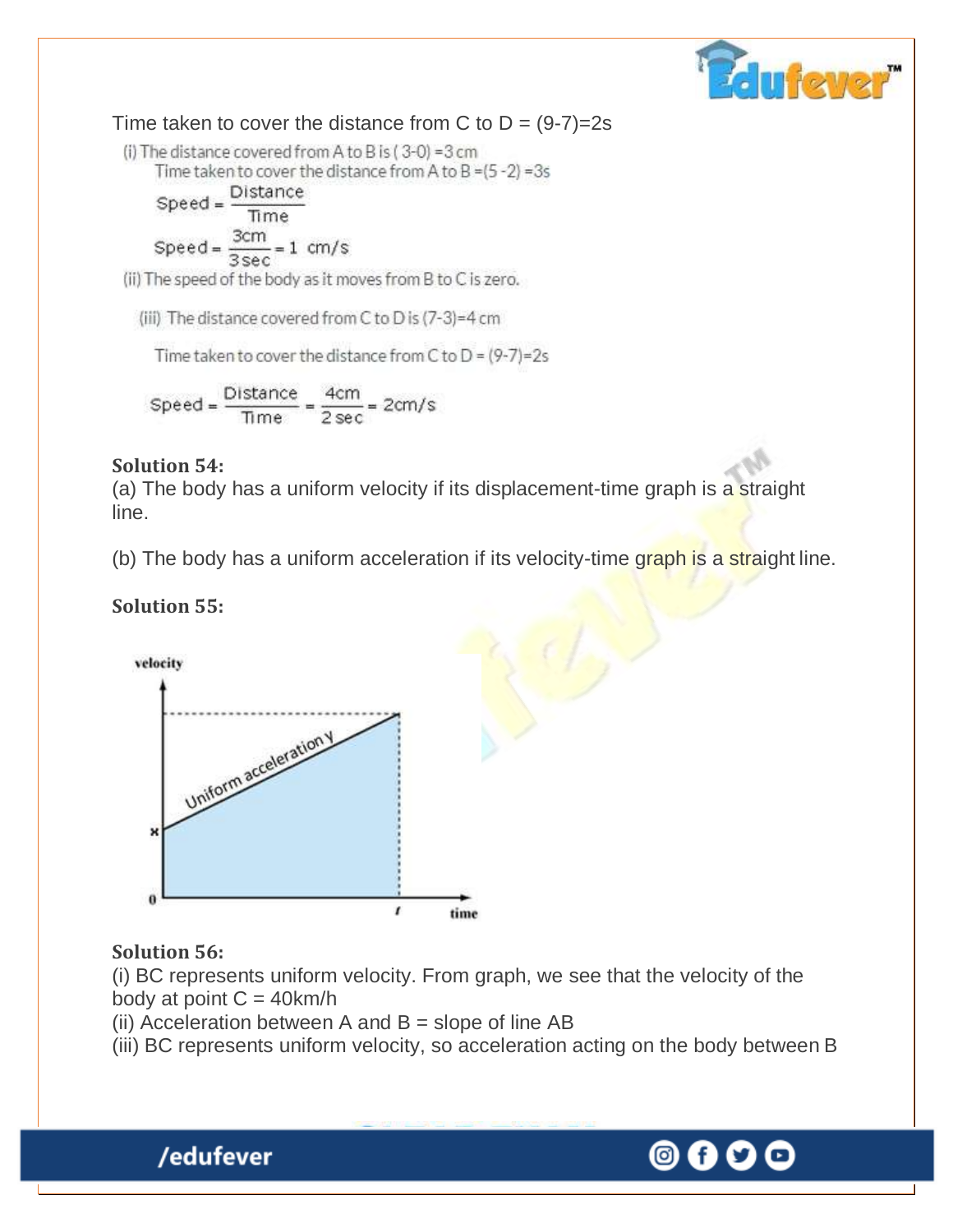

#### and C is zero.

(i) BC represents uniform velocity. From graph, we see that the velocity of the body at point C = 40km/h (ii) Acceleration between A and B = slope of line AB

$$
=\frac{(40-20)km/h}{(3-0)h} = 6.66km/h^2
$$

(iii) BC represents uniform velocity, so acceleration acting on the body between B and C is zero.

#### **Solution 57:** Distance travelled = Area of rectangle OABC  $= OA \times OC$

 $= 5 \times 5 = 25$  m

Distance travelled = Area of rectangle OABC



#### **Solution 58:**

(i) Acceleration during first two seconds= $\frac{4.6-0}{2-0}$  = 2.3m/s<sup>2</sup>

(ii) Acceleration between second and tenth second is zero, since the velocity is constant during this time.

(iii) Acceleration during last two seconds= $\frac{0-4.6}{12-10}$  = -2.3m/s<sup>2</sup>

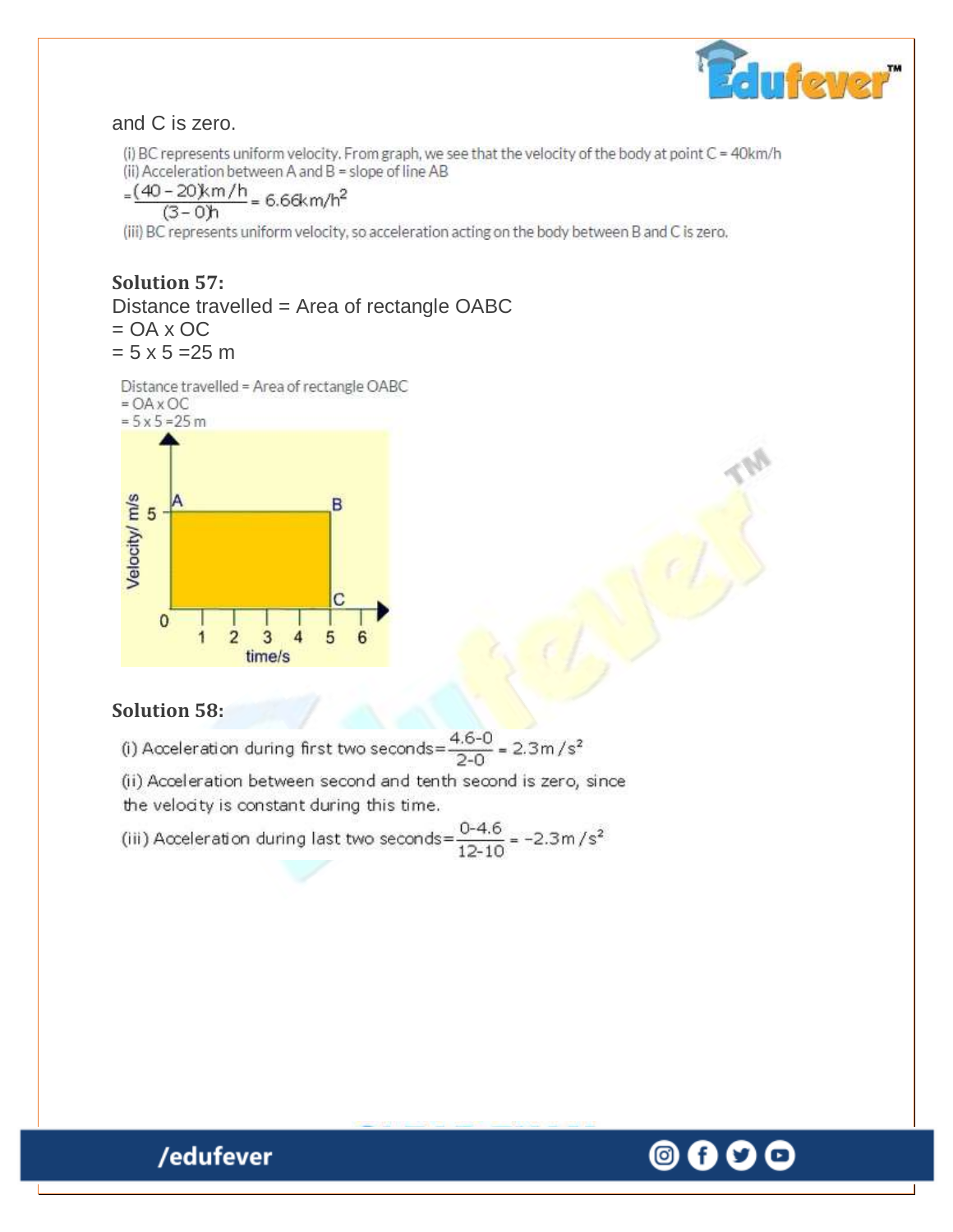

(i) Acceleration of the car=slope of line  $AB = \frac{24-4}{10-0} = \frac{20}{10} = 2m/s^2$ (ii) Distance travelled by the car in 10s=area of trapezium OABC  $=\frac{1}{2} \times (OA + BC) \times OC$  $=\frac{1}{2} \times (4 + 24) \times 10 = 140$  m

#### **Solution 60:**

(i) Initial speed of the car=10km/h

(ii) Maximum speed attained by the car= 35km/h

- (iii) BC represents zero acceleration.
- (iv) CD represents varying retardation.



folyfeyer"

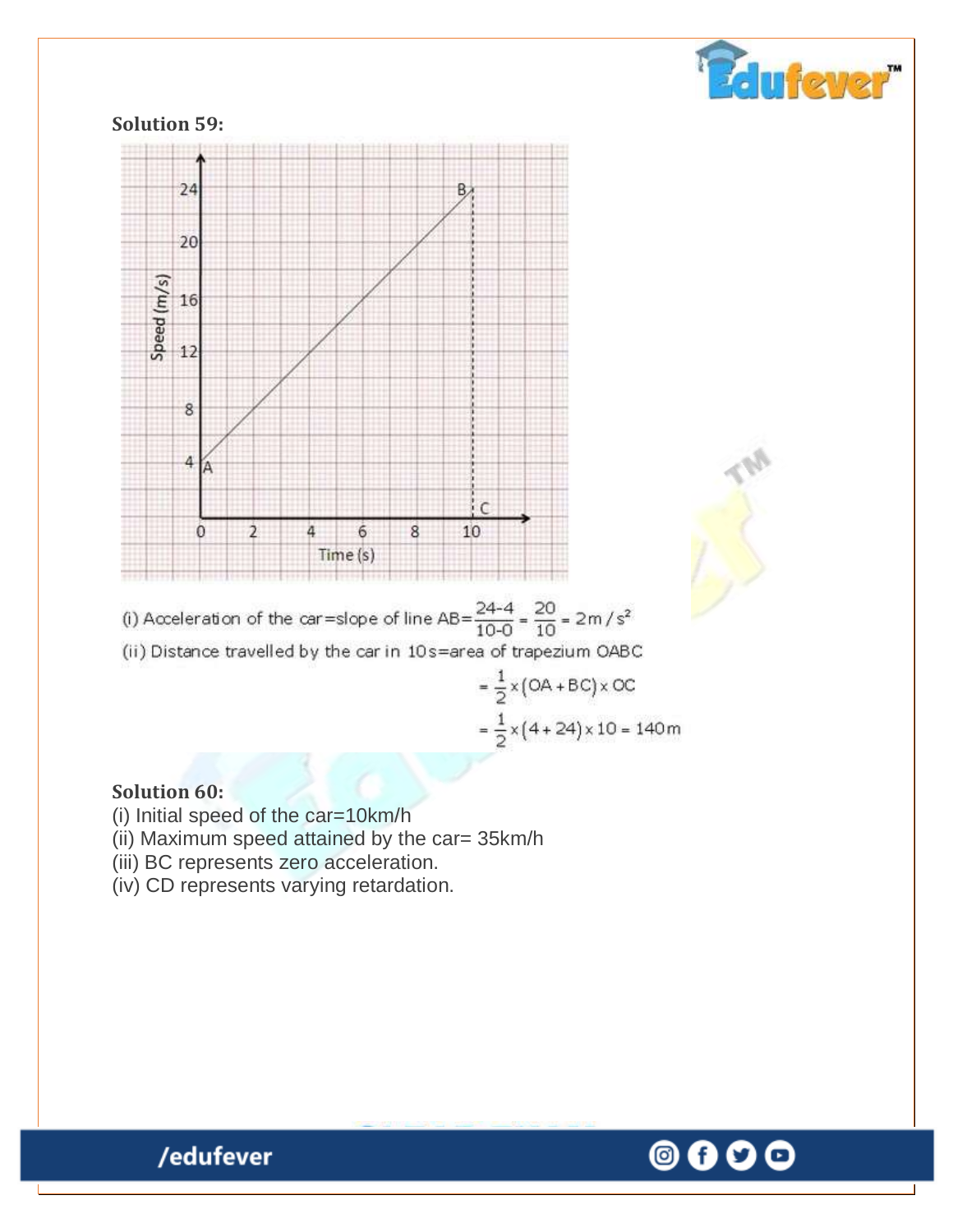



Distance travelled in first 8 hrs: s=Area of trapezium OABF + Area of rectangle BCEF

$$
=\frac{1}{2} \times (OA + BF) \times OF + BF \times FE
$$
  
=  $\frac{1}{2} \times (10 + 35) \times 3 + (35 \times 5)$   
= 67.5 + 175

 $= 242.5km$ 

#### **Solution 61:**

(i) Graph (c): The speedof the ball goes on decreasing uniformly as it moves upward, reaches zero at the highest point, and then increases uniformly as it moves downward.

(ii) Grap(a): The speed of the trolley decreases uniformly, then it moves at a constant speed, and then the speed increases uniformly.

## **Page No:44**

#### **Solution 62:**

- (i) OA represents uniform acceleration
- (ii) AB represents constant speed.
- (iii) BC represents uniform retardation.
- (iv) Acceleration of car from  $O$  to  $A =$  slope of line  $OA$

(v) Acceleration of car from A to B is zero as it has uniform speed during this time.

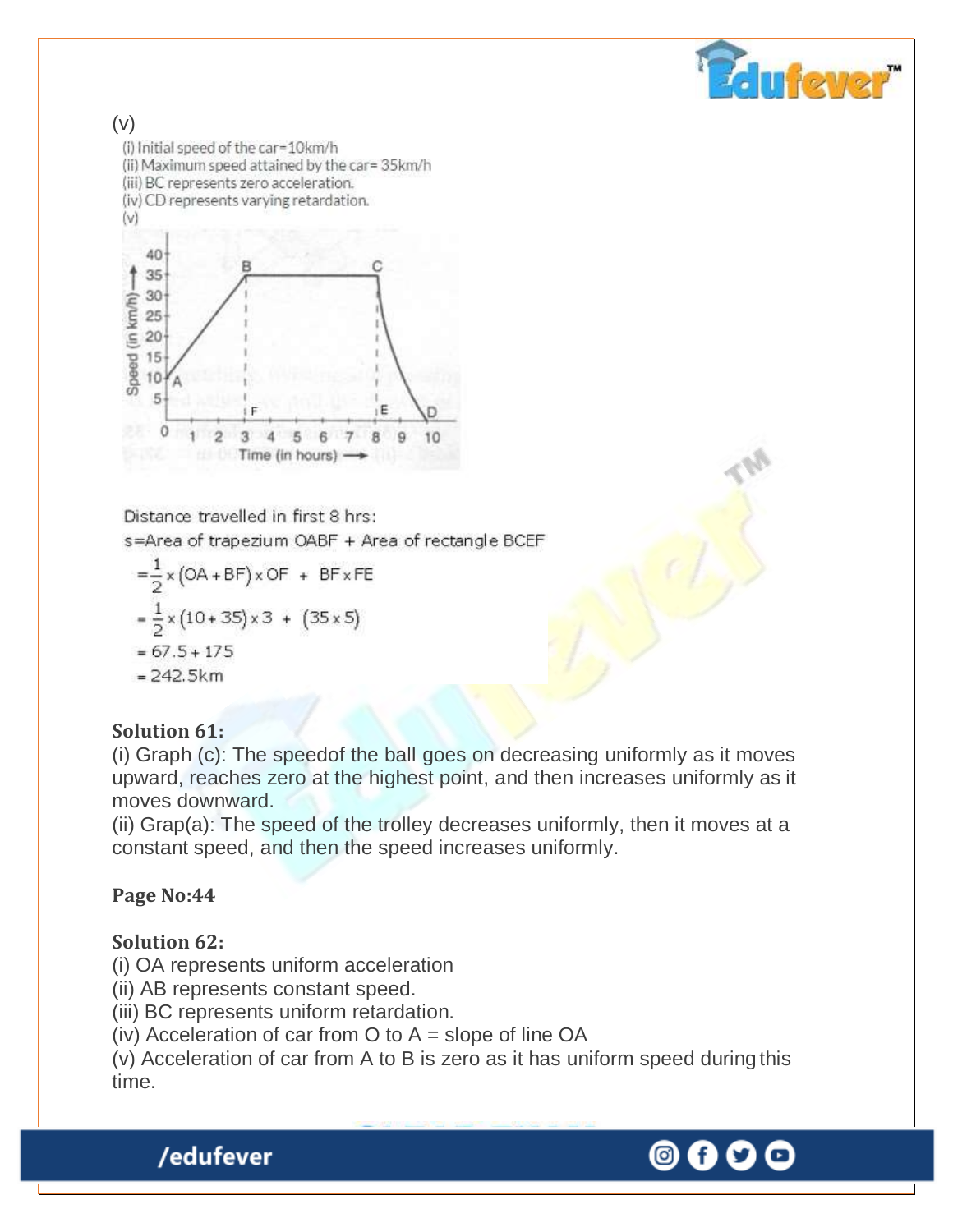

#### (vi) Retardation of car from B to  $C =$  slope of line BC

(i) OA represents uniform acceleration

(ii) AB represents constant speed.

(iii) BC represents uniform retardation.

(iv) Acceleration of car from O to A = slope of line OA

$$
a = \frac{40 - 0}{10 - 0} = 4 \, \text{m/s}^2
$$

(v) Acceleration of car from A to B is zero as it has uniform speed during this time. (vi) Retardation of car from B to C = slope of line BC

$$
a = \frac{0 - 40}{50 - 30} = \frac{-40}{20} = -2 m/s^2
$$

#### **Solution 63:**

(i) Graph (a) represents uniform acceleration.

(ii) Graph (b) represents constant speed.

(iii) Graph (c) represents uniform retardation.

(iv) Graph (d) represents non-uniform retardation.

#### **Solution 64:**

Initial velocity, u=8m/s Acceleration, a=1m/s<sup>2</sup> Distance, s=18m

Initial velocity, u=8m/s Acceleration, a=1m/s<sup>2</sup> Distance, s=18m using relation,  $v^2 = u^2 + 2as$  $v^2 = (8)^2 + 2 \times 1 \times 18$ 

> $v^2$  =64 + 36 =100  $v = \sqrt{100} = 10m/s$

#### **Solution 65:**

Initial velocity, u=20m/s Final velocity, v=0m/s Distance, s=50m